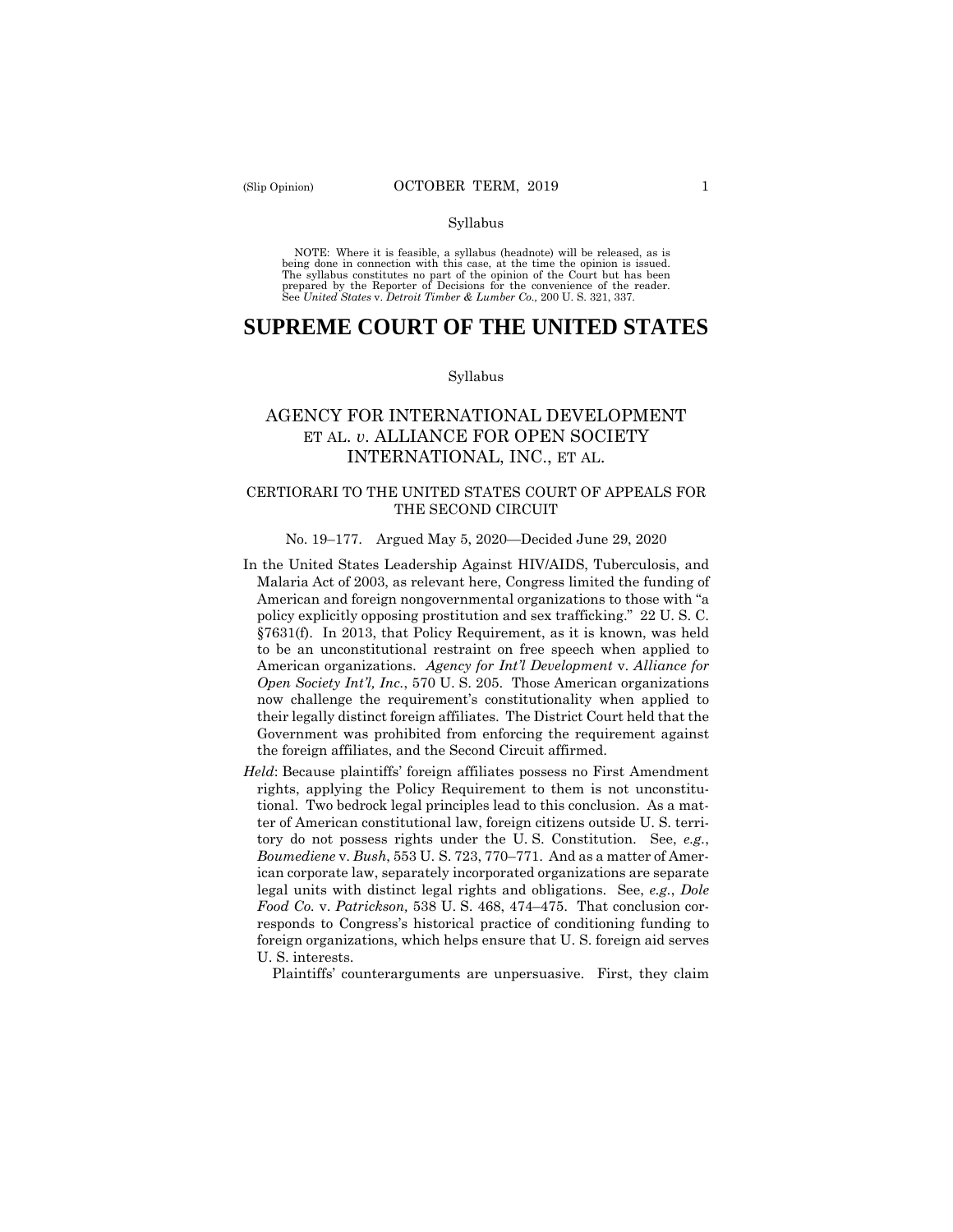### 2 AGENCY FOR INT'L DEVELOPMENT *v.* ALLIANCE FOR OPEN SOCIETY INT'L, INC. Syllabus

that because a foreign affiliate's policy statement may be attributed to them, American organizations themselves possess a First Amendment right against the Policy Requirement's imposition on their foreign affiliates. First Amendment cases involving speech misattribution between formally distinct speakers, see, *e.g.*, *Hurley* v. *Irish-American Gay, Lesbian and Bisexual Group of Boston, Inc.,* 515 U. S. 557, 574– 575, however, are premised on something missing here: Government compulsion to associate with another entity. Even protecting the free speech rights of only those foreign organizations that are closely identified with American organizations would deviate from the fundamental principle that foreign organizations operating abroad do not possess rights under the U. S. Constitution and enmesh the courts in difficult line-drawing exercises. Second, plaintiffs assert that the Court's 2013 decision encompassed both American organizations and their foreign affiliates. That decision did not facially invalidate the Act's funding condition, suggest that the First Amendment requires the Government to exempt plaintiffs' foreign affiliates or other foreign organizations from the Policy Requirement, or purport to override longstanding constitutional law and corporate law principles. Pp. 3– 9.

911 F. 3d 104, reversed.

KAVANAUGH, J., delivered the opinion of the Court, in which ROBERTS, C. J., and THOMAS, ALITO, and GORSUCH, JJ., joined. THOMAS, J., filed a concurring opinion. BREYER, J., filed a dissenting opinion, in which GINS-BURG and SOTOMAYOR, JJ., joined. KAGAN, J., took no part in the consideration or decision of the case.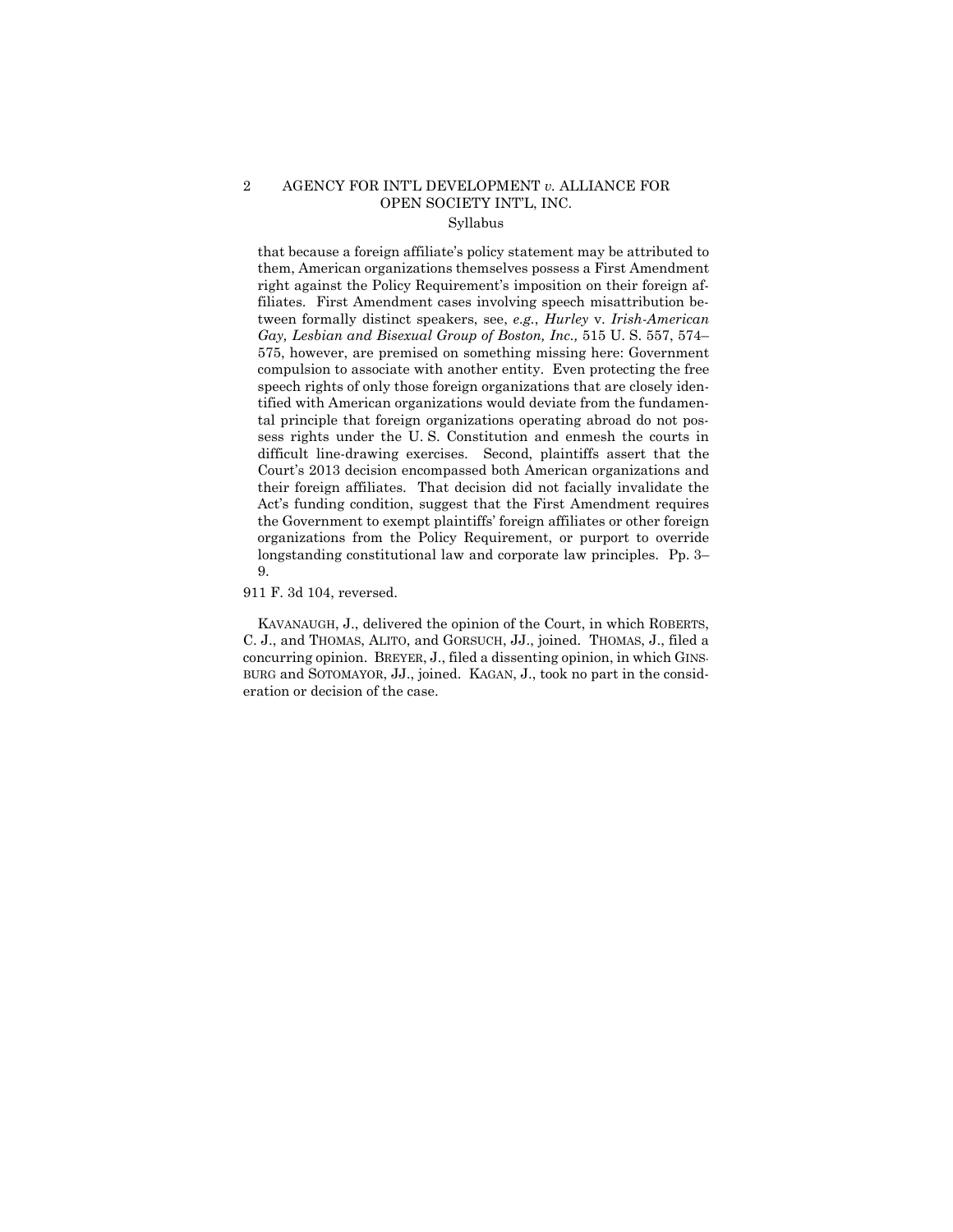#### Opinion of the Court

 NOTICE: This opinion is subject to formal revision before publication in the preliminary print of the United States Reports. Readers are requested to notify the Reporter of Decisions, Supreme Court of the United States, Wash-ington, D. C. 20543, of any typographical or other formal errors, in order that corrections may be made before the preliminary print goes to press.

### $\frac{1}{2}$  ,  $\frac{1}{2}$  ,  $\frac{1}{2}$  ,  $\frac{1}{2}$  ,  $\frac{1}{2}$  ,  $\frac{1}{2}$  ,  $\frac{1}{2}$ **SUPREME COURT OF THE UNITED STATES**

#### $\frac{1}{2}$  ,  $\frac{1}{2}$  ,  $\frac{1}{2}$  ,  $\frac{1}{2}$  ,  $\frac{1}{2}$  ,  $\frac{1}{2}$ No. 19–177

## AGENCY FOR INTERNATIONAL DEVELOPMENT, ET AL., PETITIONERS *v.* ALLIANCE FOR OPEN SOCIETY INTERNATIONAL, INC., ET AL.

### ON WRIT OF CERTIORARI TO THE UNITED STATES COURT OF APPEALS FOR THE SECOND CIRCUIT

[June 29, 2020]

JUSTICE KAVANAUGH delivered the opinion of the Court.

In 2003, Congress passed and President George W. Bush signed the United States Leadership Against HIV/AIDS, Tuberculosis, and Malaria Act, known as the Leadership Act. 117 Stat. 711, as amended, 22 U. S. C. §7601 *et seq.* Aiming to enhance America's response to the ravages of the global HIV/AIDS crisis, the Leadership Act launched "the largest international public health program of its kind ever created." §7601(29). The Act has helped save an estimated 17 million lives, primarily in Africa, and is widely viewed as the most successful American foreign aid program since the Marshall Plan.

To advance the global relief effort, Congress has allocated billions of dollars to American and foreign nongovernmental organizations that combat HIV/AIDS abroad. As relevant here, Congress sought to fund only those organizations that have, or agree to have, a "policy explicitly opposing prostitution and sex trafficking." §7631(f ); see also §7631(e); 45 CFR §89.1 (2019). Congress imposed that con-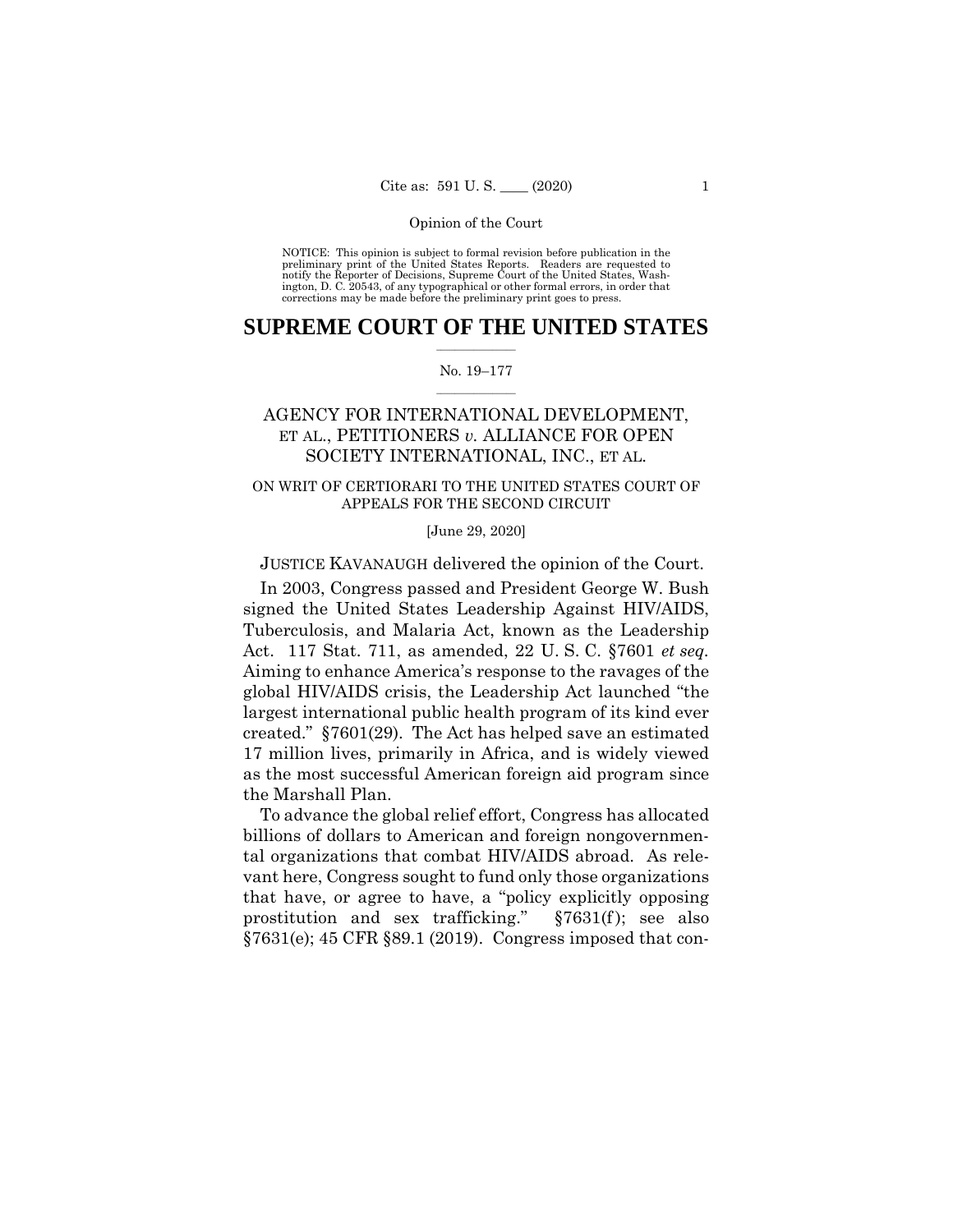### 2 AGENCY FOR INT'L DEVELOPMENT *v.* ALLIANCE FOR OPEN SOCIETY INT'L, INC. Opinion of the Court

dition on funding, known as the Policy Requirement, because Congress found that prostitution and sex trafficking "are additional causes of and factors in the spread of the HIV/AIDS epidemic" and that prostitution and sex trafficking "are degrading to women and children." §7601(23).

Plaintiffs are American nongovernmental organizations that receive Leadership Act funds to fight HIV/AIDS abroad. Plaintiffs have long maintained that they do not want to express their agreement with the American commitment to eradicating prostitution. Plaintiffs consider a public stance of neutrality toward prostitution more helpful to their sensitive work in some parts of the world and also to their full participation in the global efforts to prevent HIV/AIDS.

After enactment of the Leadership Act, plaintiffs challenged the Policy Requirement, alleging that it violated the First Amendment. In 2013, this Court agreed, concluding that the Policy Requirement ran afoul of the free speech principle that the Government "may not deny a benefit to a person on a basis that infringes his constitutionally protected . . . freedom of speech." *Agency for Int'l Development*  v. *Alliance for Open Society Int'l, Inc.*, 570 U. S. 205, 214 (2013) (internal quotation marks omitted). Therefore, the Policy Requirement no longer applies to *American* organizations that receive Leadership Act funds, meaning that American organizations can obtain Leadership Act funds even if they do not have a policy explicitly opposing prostitution and sex trafficking.

But as has been the case since 2003, *foreign* organizations that receive Leadership Act funds remain subject to the Policy Requirement and still must have a policy explicitly opposing prostitution and sex trafficking. Following this Court's 2013 decision barring the Government from enforcing the Policy Requirement against American organizations, plaintiffs returned to court, invoking the First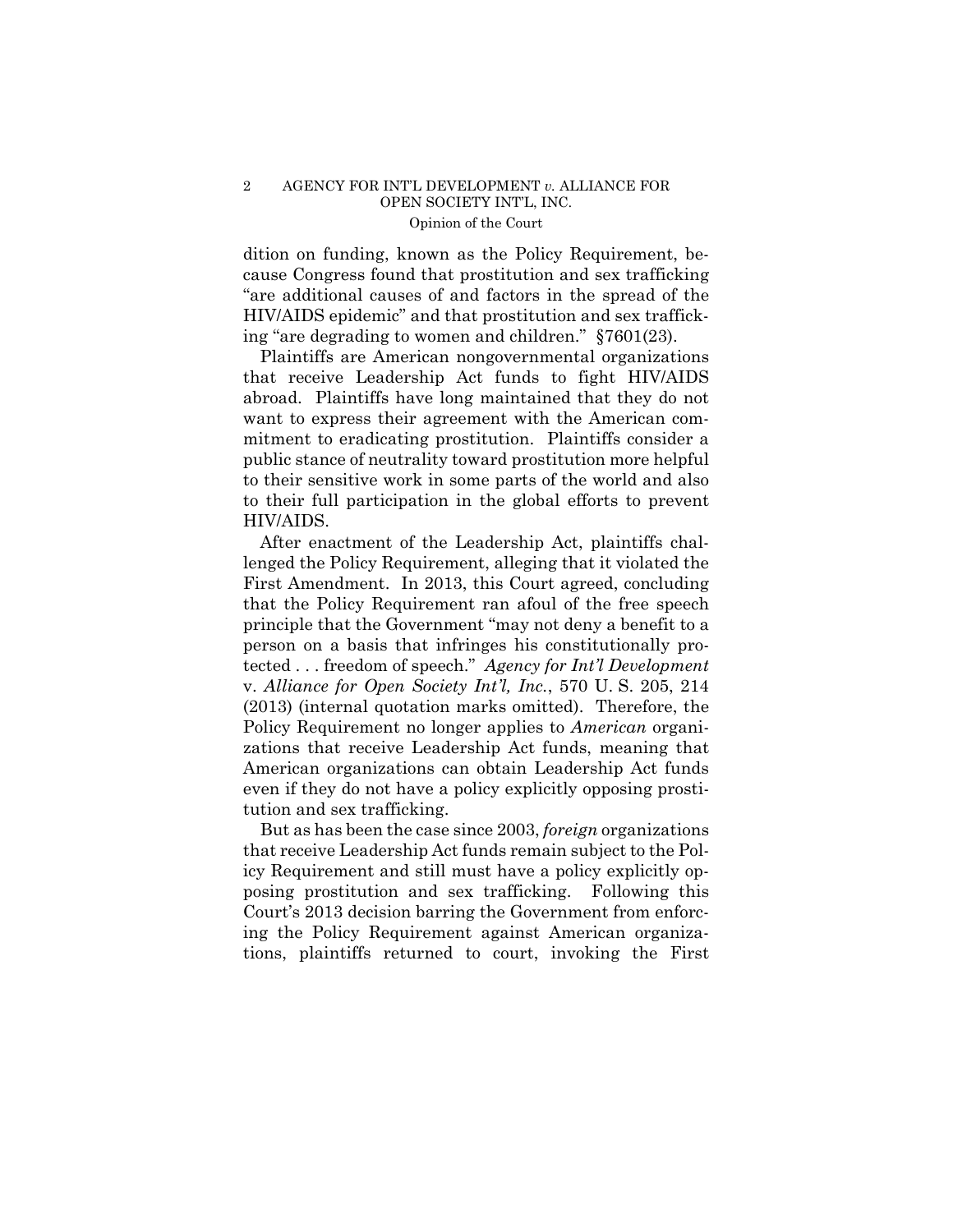#### Opinion of the Court

Amendment and seeking to bar the Government from enforcing the Policy Requirement against plaintiffs' legally distinct foreign affiliates. The U. S. District Court for the Southern District of New York agreed with plaintiffs and prohibited the Government from enforcing the Policy Requirement against plaintiffs' foreign affiliates. The U. S. Court of Appeals for the Second Circuit affirmed. Judge Straub dissented. He described as "startling" the proposition that the First Amendment could extend to foreign organizations operating abroad. 911 F. 3d 104, 112 (2018). The Second Circuit's decision was stayed pending this Court's review, meaning that foreign organizations currently remain subject to the Policy Requirement.

We granted certiorari, 589 U.S.  $\_\_$  (2019), and now reverse the judgment of the Second Circuit. Plaintiffs' position runs headlong into two bedrock principles of American law.

*First*, it is long settled as a matter of American constitutional law that foreign citizens outside U. S. territory do not possess rights under the U. S. Constitution. Plaintiffs do not dispute that fundamental principle. Tr. of Oral Arg. 58–59; see, *e.g.*, *Boumediene* v. *Bush*, 553 U. S. 723, 770– 771 (2008); *Hamdi* v. *Rumsfeld*, 542 U. S. 507, 558–559 (2004) (Scalia, J., dissenting); *United States* v. *Verdugo-Urquidez*, 494 U. S. 259, 265–275 (1990); *Johnson* v. *Eisentrager*, 339 U. S. 763, 784 (1950); *United States ex rel. Turner* v. *Williams*, 194 U. S. 279, 292 (1904); U. S. Const., Preamble.

As the Court has recognized, foreign citizens *in the United States* may enjoy certain constitutional rights—to take just one example, the right to due process in a criminal trial. See, *e.g.*, *Verdugo-Urquidez*, 494 U. S., at 270–271; *Plyler* v. *Doe*, 457 U. S. 202, 210–213 (1982); *Kwong Hai Chew* v. *Colding*, 344 U. S. 590, 596 (1953); *Bridges* v. *Wixon*, 326 U. S. 135, 148 (1945); *Yick Wo* v. *Hopkins*, 118 U. S. 356, 369 (1886); cf. *Bluman* v. *Federal Election*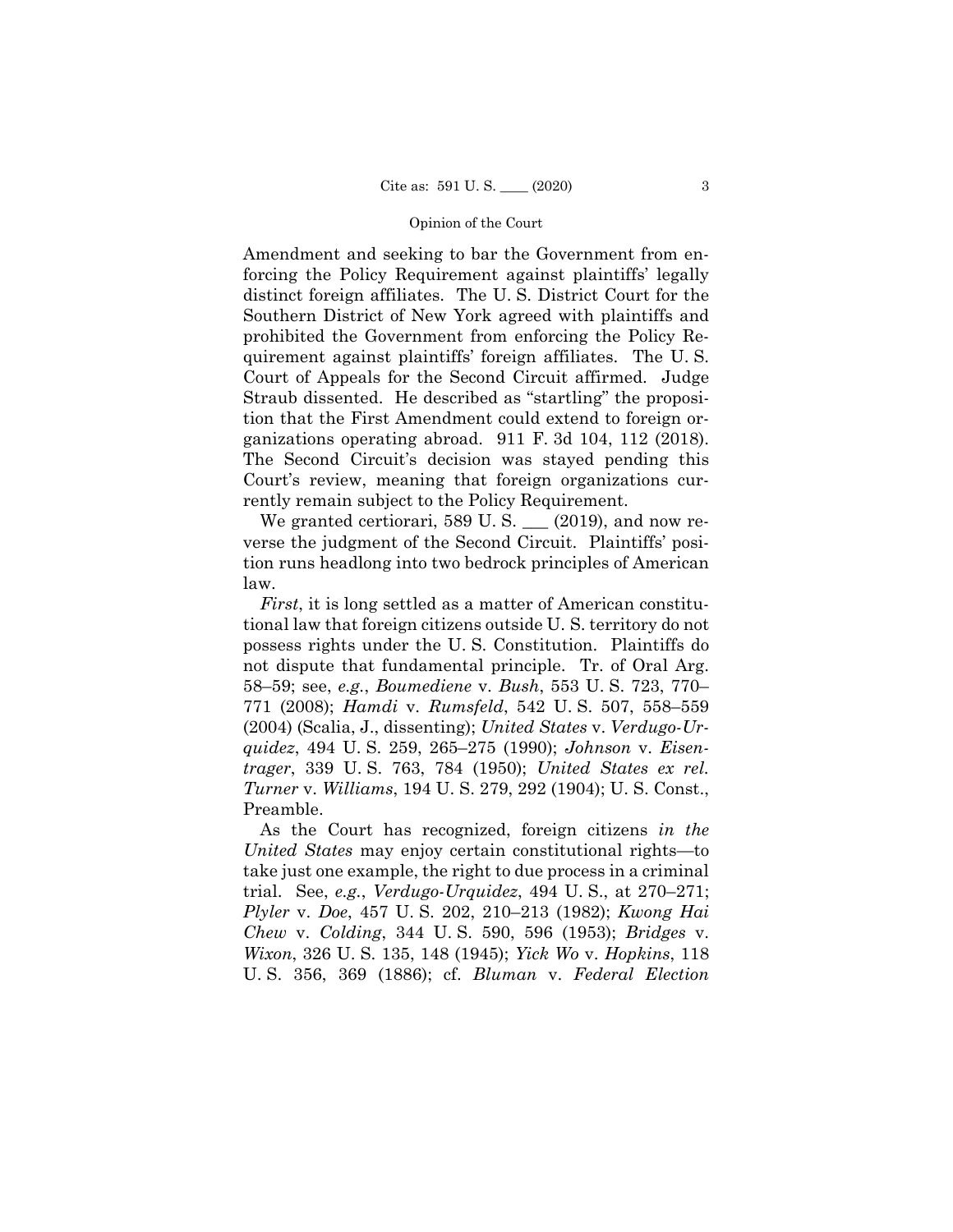### 4 AGENCY FOR INT'L DEVELOPMENT *v.* ALLIANCE FOR OPEN SOCIETY INT'L, INC. Opinion of the Court

*Comm'n*, 800 F. Supp. 2d 281, 286–289 (DC 2011), aff 'd, 565 U. S. 1104 (2012). And so too, the Court has ruled that, under some circumstances, foreign citizens in the U. S. Territories—or in "a territory" under the "indefinite" and "complete and total control" and "within the constant jurisdiction" of the United States—may possess certain constitutional rights. *Boumediene*, 553 U. S., at 755–771. But the Court has not allowed foreign citizens outside the United States or such U. S. territory to assert rights under the U. S. Constitution. If the rule were otherwise, actions by American military, intelligence, and law enforcement personnel against foreign organizations or foreign citizens in foreign countries would be constrained by the foreign citizens' purported rights under the U. S. Constitution. That has never been the law. See *Verdugo-Urquidez*, 494 U. S., at 273–274; *Eisentrager*, 339 U. S., at 784.\* To be sure, Congress may seek to enact laws that afford foreign citizens abroad statutory rights or causes of action against misconduct by U. S. Government officials, or laws that otherwise regulate the conduct of U. S. officials abroad. See *Verdugo-*

——————

<sup>\*</sup>As Justice Jackson stated for the Court in *Eisentrager*:

 <sup>&</sup>quot;If the Fifth Amendment confers its rights on all the world . . . , the same must be true of the companion civil-rights Amendments, for none of them is limited by its express terms, territorially or as to persons. Such a construction would mean that during military occupation irreconcilable enemy elements, guerrilla fighters, and 'werewolves' could require the American Judiciary to assure them freedoms of speech, press, and assembly as in the First Amendment, right to bear arms as in the Second, security against 'unreasonable' searches and seizures as in the Fourth, as well as rights to jury trial as in the Fifth and Sixth Amendments.

 <sup>&</sup>quot;Such extraterritorial application of organic law would have been so significant an innovation in the practice of governments that, if intended or apprehended, it could scarcely have failed to excite contemporary comment. Not one word can be cited. No decision of this Court supports such a view. *Cf. Downes* v. *Bidwell*, 182 U. S. 244. None of the learned commentators on our Constitution has even hinted at it." 339 U. S., at 784– 785.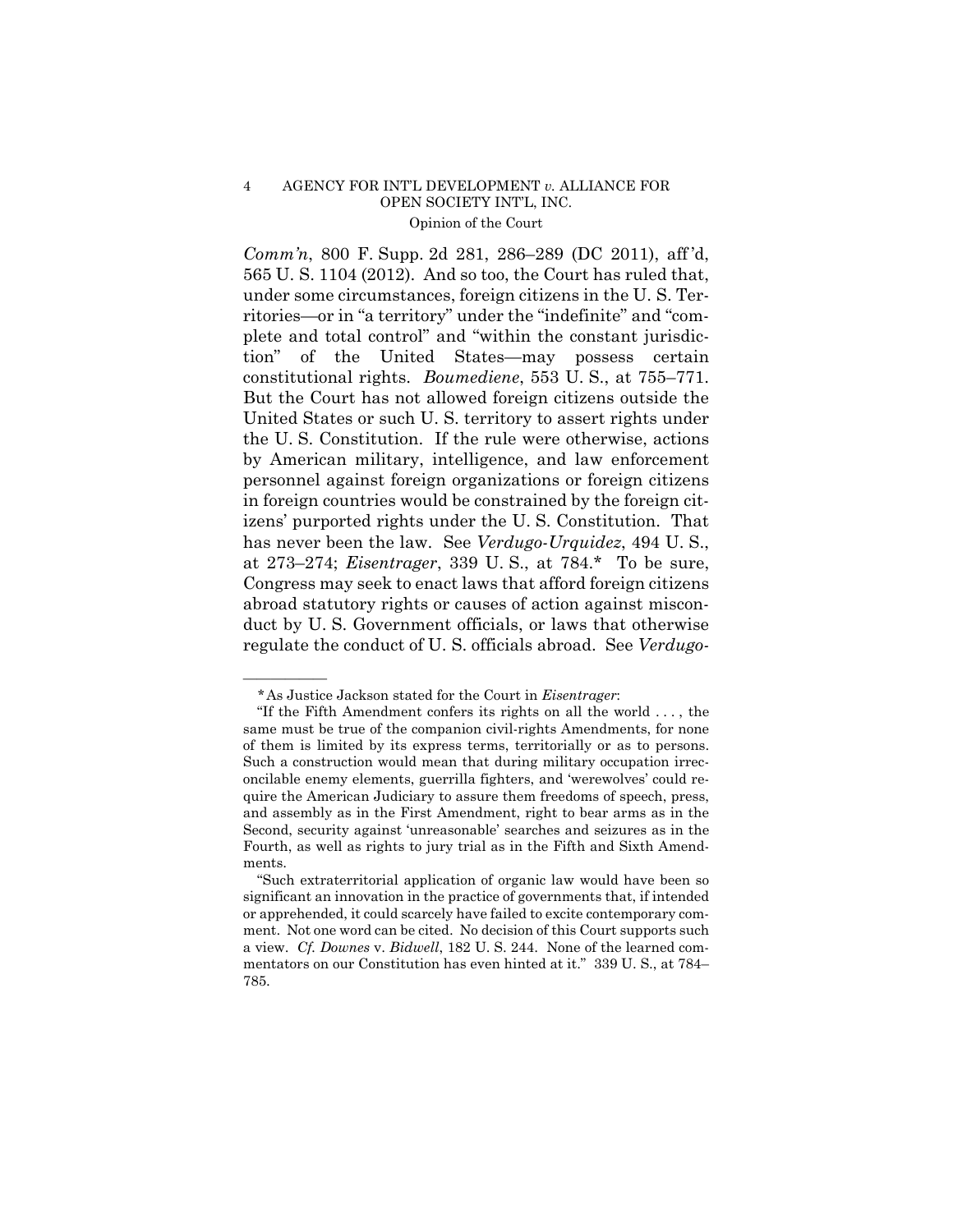#### Opinion of the Court

*Urquidez*, 494 U. S., at 275; cf. 10 U. S. C. §§2734(a), 2734a(a); 18 U. S. C. §2340A; 21 U. S. C. §904; 22 U. S. C. §§2669, 2669–1; 42 U. S. C. §2000dd; but see 28 U. S. C. §2680(k) (Federal Tort Claims Act's exception for torts "arising in a foreign country"). Plaintiffs did not raise any such statutory claim in this case.

*Second*, it is long settled as a matter of American corporate law that separately incorporated organizations are separate legal units with distinct legal rights and obligations. See *Dole Food Co.* v. *Patrickson*, 538 U. S. 468, 474– 475 (2003); *Cedric Kushner Promotions, Ltd.* v. *King*, 533 U. S. 158, 163 (2001); P. Blumberg, K. Strasser, N. Georgakopoulos, & E. Gouvin, Corporate Groups §§6.01, 6.02, 6.05 (2020 Supp.).

Plaintiffs' foreign affiliates were incorporated in other countries and are legally separate from plaintiffs' American organizations. Even though the foreign organizations have affiliated with the American organizations, the foreign organizations remain legally distinct from the American organizations. Plaintiffs do not ask this Court to pierce the corporate veil, nor do they invoke any other relevant exception to that fundamental corporate law principle. Tr. of Oral Arg. 54.

Those two bedrock principles of American constitutional law and American corporate law together lead to a simple conclusion: As foreign organizations operating abroad, plaintiffs' foreign affiliates possess no rights under the First Amendment.

That conclusion corresponds to historical practice regarding American foreign aid. The United States supplies more foreign aid than any other nation in the world. Cong. Research Serv., Foreign Assistance: An Introduction to U. S. Programs and Policy (2020) (Summary). Acting with the President in the legislative process, Congress sometimes imposes conditions on foreign aid. See 22 U. S. C. §§2271,  $2272, 2371, 7110(g)(2)$ . Congress may condition funding on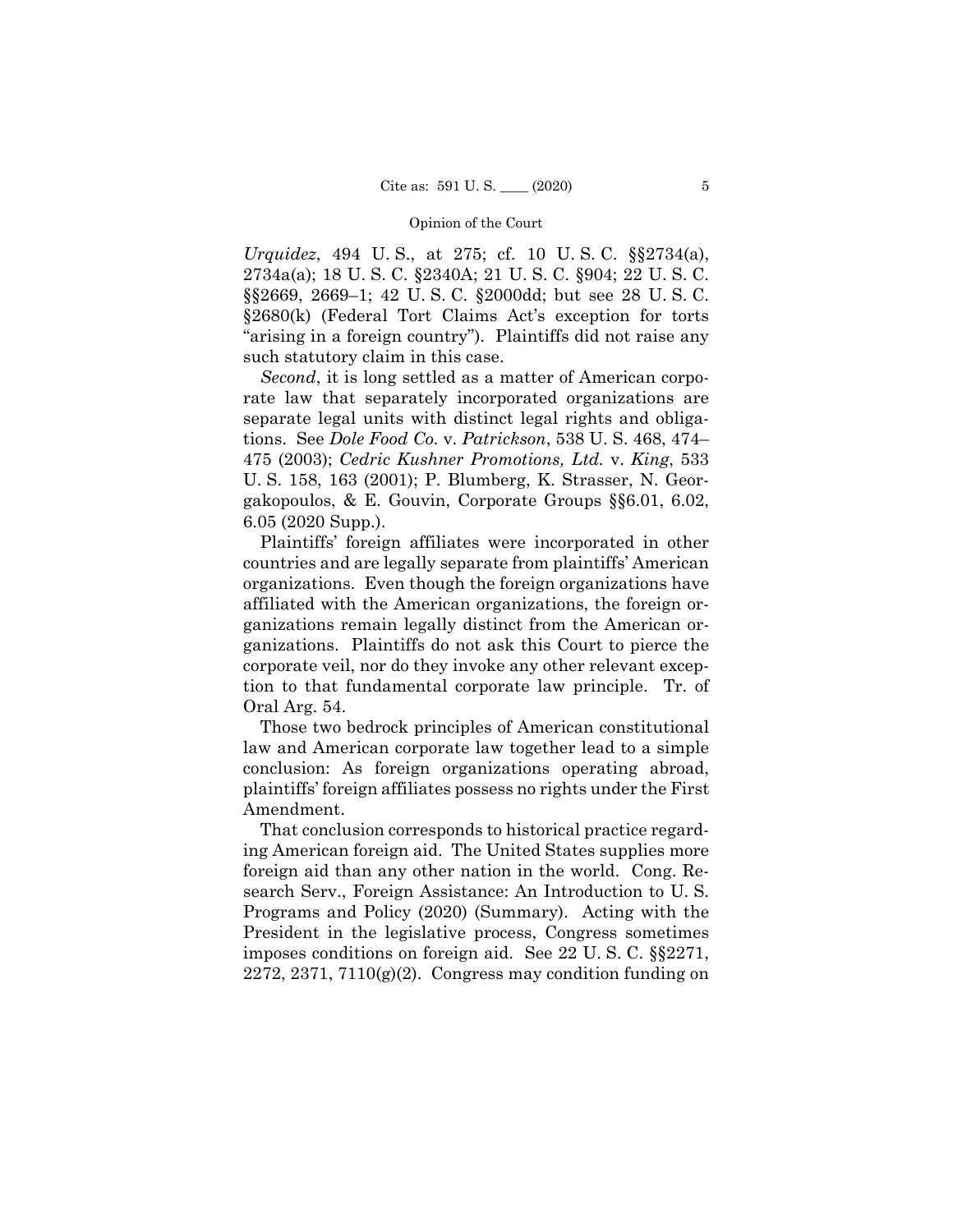### 6 AGENCY FOR INT'L DEVELOPMENT *v.* ALLIANCE FOR OPEN SOCIETY INT'L, INC. Opinion of the Court

a foreign organization's ideological commitments—for example, pro-democracy, pro-women's rights, anti-terrorism, pro-religious freedom, anti-sex trafficking, or the like. Doing so helps ensure that U. S. foreign aid serves U. S. interests. By contrast, plaintiffs' approach would throw a constitutional wrench into American foreign policy. In particular, plaintiffs' approach would put Congress in the untenable position of either cutting off certain funding programs altogether, or instead funding foreign organizations that may not align with U. S. values. We see no constitutional justification for the Federal Judiciary to interfere in that fashion with American foreign policy and American aid to foreign organizations.

In short, plaintiffs' foreign affiliates are foreign organizations, and foreign organizations operating abroad have no First Amendment rights.

To overcome that conclusion, plaintiffs advance two main arguments. But neither persuades us.

*First*, plaintiffs theorize that the foreign affiliates' required statement of policy against prostitution and sex trafficking may be incorrectly attributed to the American organizations. Therefore, the theory goes, the American organizations themselves possess a First Amendment right against imposition of the Policy Requirement on their foreign affiliates.

As support, plaintiffs point to First Amendment cases involving speech misattribution between formally distinct speakers. See, *e.g.*, *Hurley* v. *Irish-American Gay, Lesbian and Bisexual Group of Boston, Inc.*, 515 U. S. 557, 574–575 (1995); *Pacific Gas & Elec. Co.* v. *Public Util. Comm'n of Cal.*, 475 U. S. 1, 15 (1986) (plurality opinion); cf. *Prune-Yard Shopping Center* v. *Robins*, 447 U. S. 74, 87 (1980). But the constitutional issue in those cases arose because the State forced one speaker to host another speaker's speech. See *Hurley*, 515 U. S., at 572–573; *Pacific Gas*, 475 U. S., at 15; cf. *PruneYard*, 447 U. S., at 85, 87. Here, by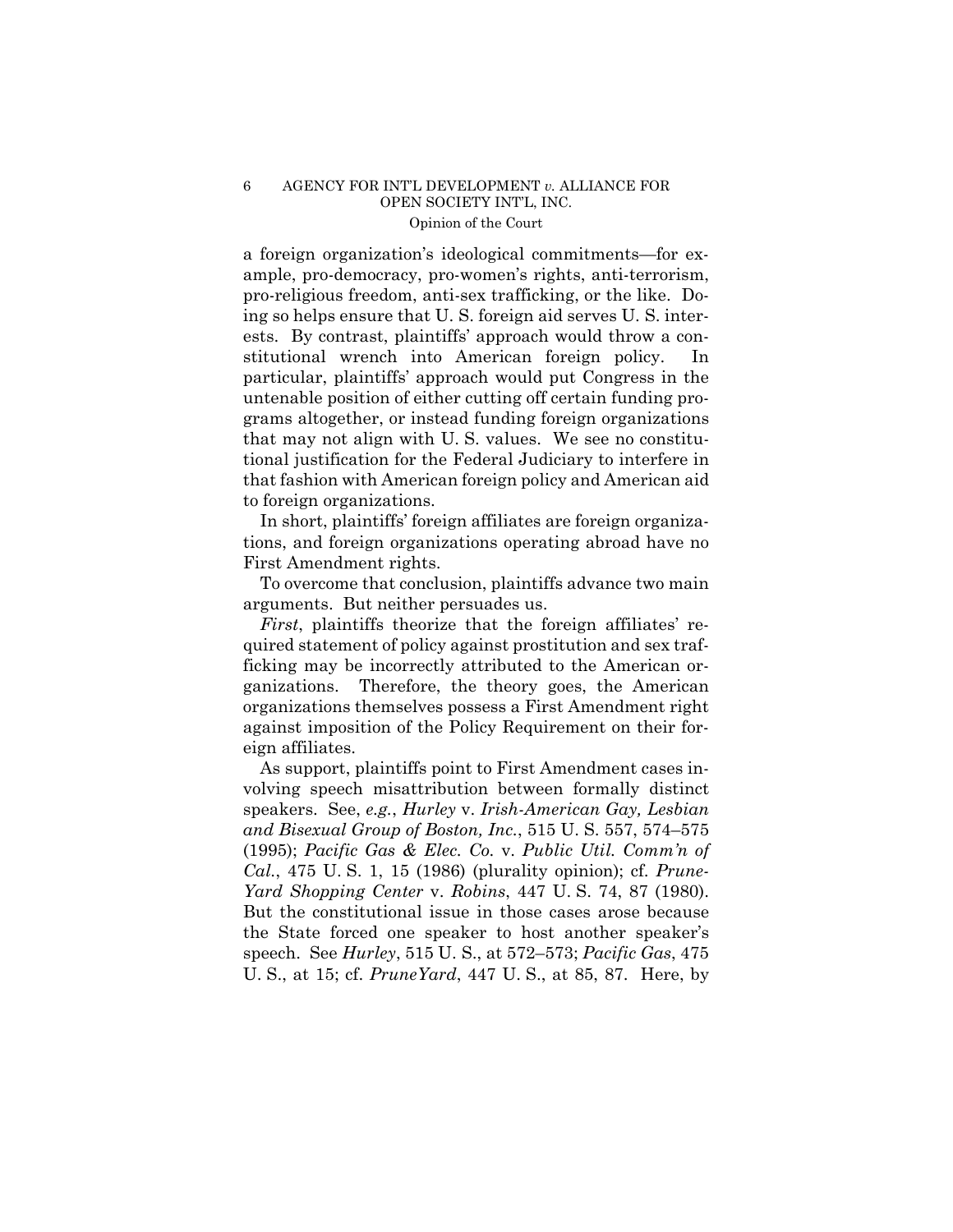#### Opinion of the Court

contrast, the United States is not forcing plaintiffs to affiliate with foreign organizations. Plaintiffs are free to choose whether to affiliate with foreign organizations and are free to disclaim agreement with the foreign affiliates' required statement of policy. Any alleged misattribution in this case and any effect on the American organizations' message of neutrality toward prostitution stems from their choice to affiliate with foreign organizations, not from U. S. Government compulsion. Because the First Amendment misattribution cases are premised on government compulsion to associate with another entity, those cases do not apply here.

In support of their misattribution argument, plaintiffs also cite *Regan* v. *Taxation With Representation of Wash.*, 461 U. S. 540, 544–545, and n. 6 (1983). But as relevant here, that case simply explained that a speech restriction on a corporate entity did not prevent a separate affiliate from speaking, a point that is not disputed in this case.

 with foreign organizations that do not oppose prostitution. We appreciate that plaintiffs would prefer to affiliate But Congress required foreign organizations to oppose prostitution in return for American funding. And plaintiffs cannot export their own First Amendment rights to shield foreign organizations from Congress's funding conditions.

Stressing that their position is limited, plaintiffs emphasize that the Court could narrowly decide to protect the free speech rights of only those foreign organizations that are *closely identified* with American organizations—for example, those foreign affiliates that share similar names, logos, and brands with American organizations. According to plaintiffs, those "closely identified" scenarios greatly increase the risk of misattribution. But again, the First Amendment cases involving speech misattribution arose when the State forced one speaker to host another speaker's speech. No compulsion is present here. Moreover, plaintiffs' proposed line-drawing among foreign organizations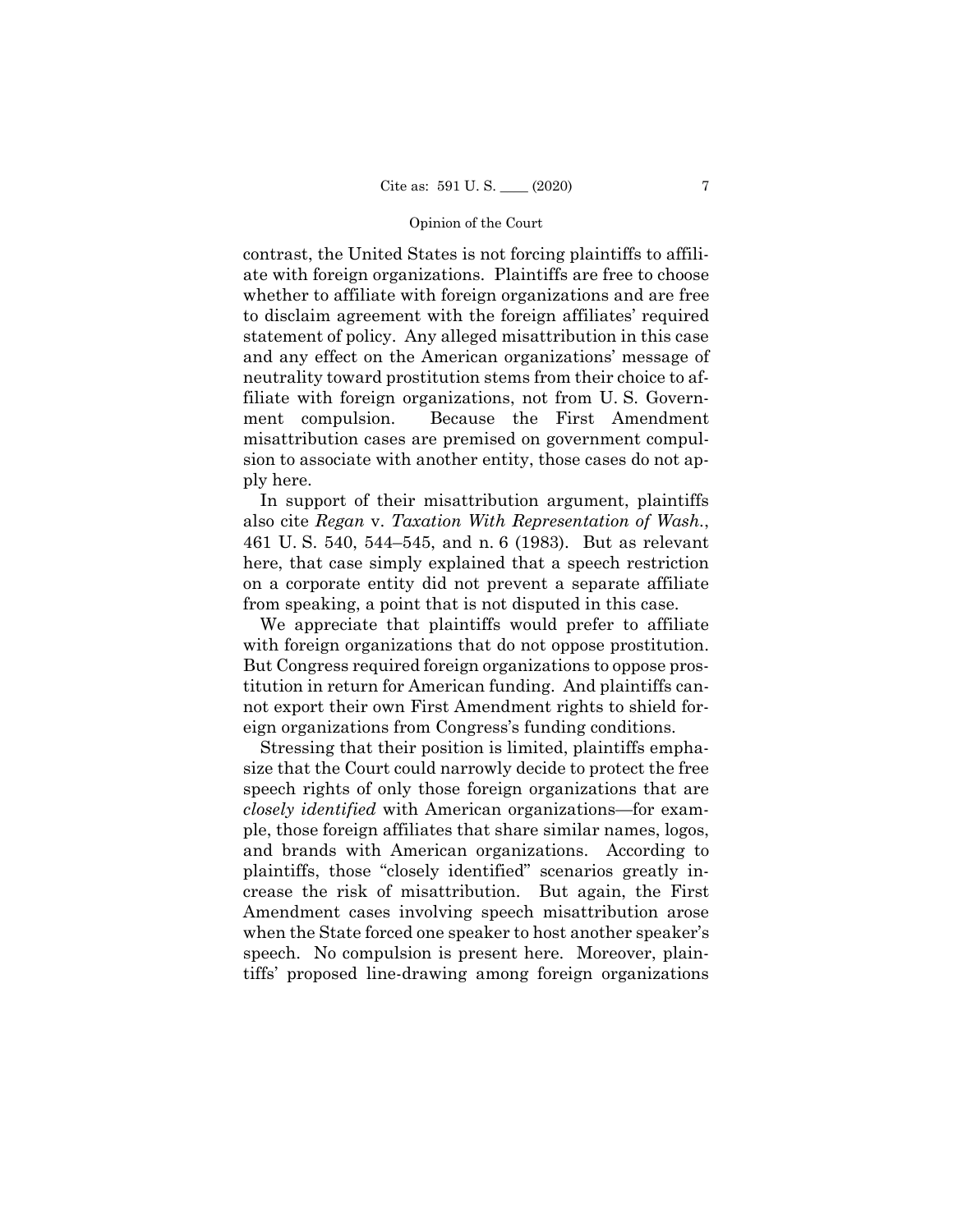### 8 AGENCY FOR INT'L DEVELOPMENT *v.* ALLIANCE FOR OPEN SOCIETY INT'L, INC. Opinion of the Court

would blur a clear rule of American law: Foreign organizations operating abroad do not possess rights under the U. S. Constitution. Plaintiffs' carve-out not only would deviate from that fundamental principle, but also would enmesh the courts in difficult line-drawing exercises—how closely identified is close enough?—and leave courts without any principled basis for making those judgments. We discern no good reason to invent a new and legally unmoored exception to longstanding principles of American constitutional and corporate law.

*Second*, plaintiffs argue that the Court's 2013 decision in this case encompassed both plaintiffs' American organizations and their foreign affiliates, meaning that, in plaintiffs' view, the Court has already resolved the issue before us. That is not correct. The plaintiffs in the 2013 case were these same American organizations. It is true that the Court considered the possibility that an American organization could work through affiliates to potentially avoid the burdens of the otherwise-unconstitutional application of the Policy Requirement. But the Court rejected that alternative, which in essence would have compelled the American organizations to affiliate with other organizations. The Court instead ruled that the Policy Requirement may not be applied to plaintiffs' American organizations. Therefore, plaintiffs' current affiliations with foreign organizations are their own choice, not the result of any U. S. Government compulsion.

 other foreign organizations from the Policy Requirement. Stated simply, in the prior decision, the Court did not facially invalidate the Act's condition on funding. The Court did not hold or suggest that the First Amendment requires the Government to exempt plaintiffs' foreign affiliates or And the Court did not purport to override the longstanding constitutional law principle that foreign organizations operating abroad do not possess constitutional rights, or the elementary corporate law principle that each corporation is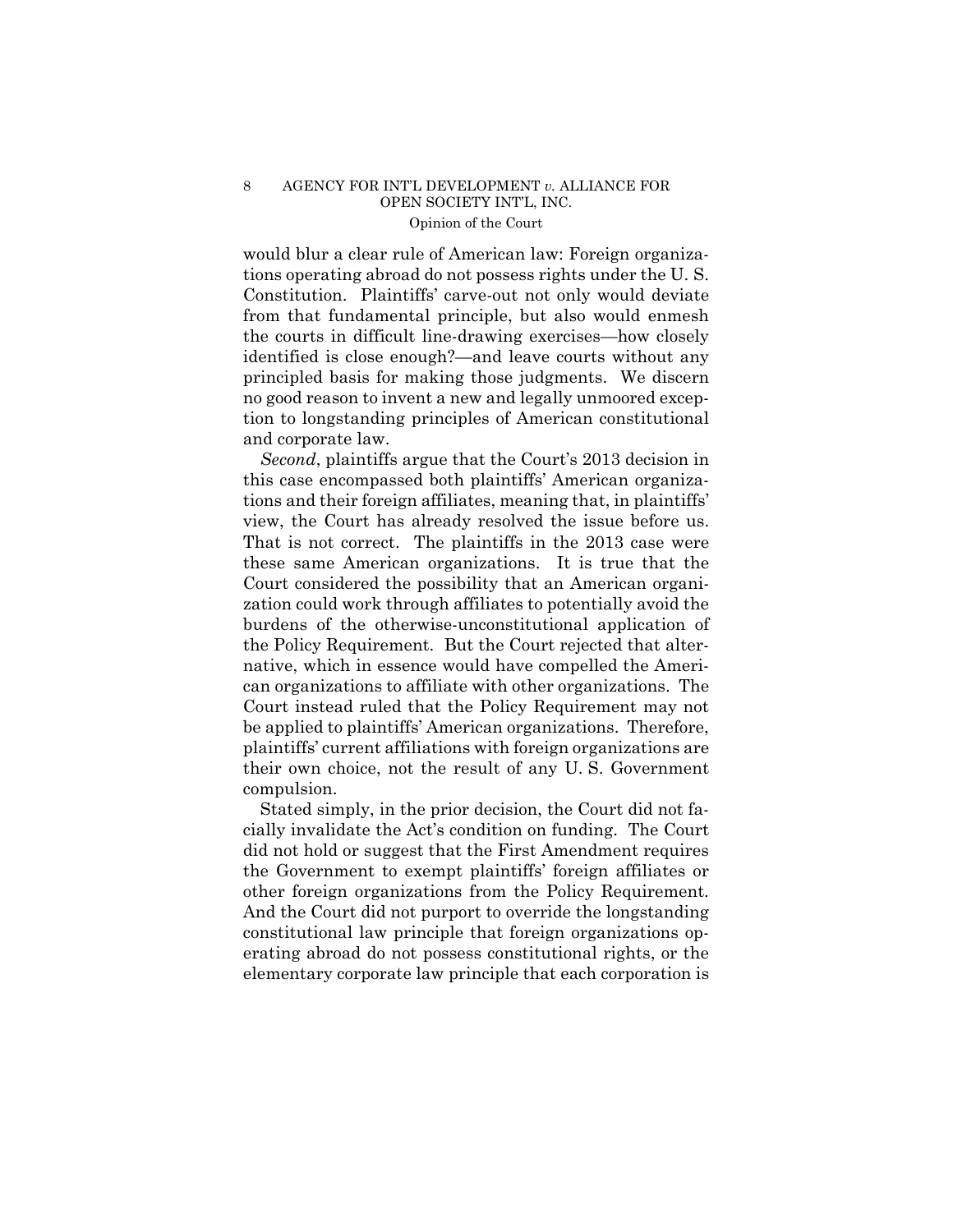#### Opinion of the Court

a separate legal unit.

 tions do not have to comply with the Policy Requirement. The dissent emphasizes that this case concerns "the First Amendment rights of American organizations." *Post*, at 1 (opinion of BREYER, J.). We respectfully disagree with that characterization of the question presented. The Court's prior decision recognized the First Amendment rights of American organizations and held that American organiza-This case instead concerns foreign organizations that are voluntarily affiliated with American organizations. Those foreign organizations are legally separate from the American organizations. And because foreign organizations operating abroad do not possess constitutional rights, those foreign organizations do not have a First Amendment right to disregard the Policy Requirement.

In sum, plaintiffs' foreign affiliates are foreign organizations, and foreign organizations operating abroad possess no rights under the U. S. Constitution. We reverse the judgment of the U. S. Court of Appeals for the Second Circuit.

*It is so ordered.* 

JUSTICE KAGAN took no part in the consideration or decision of this case.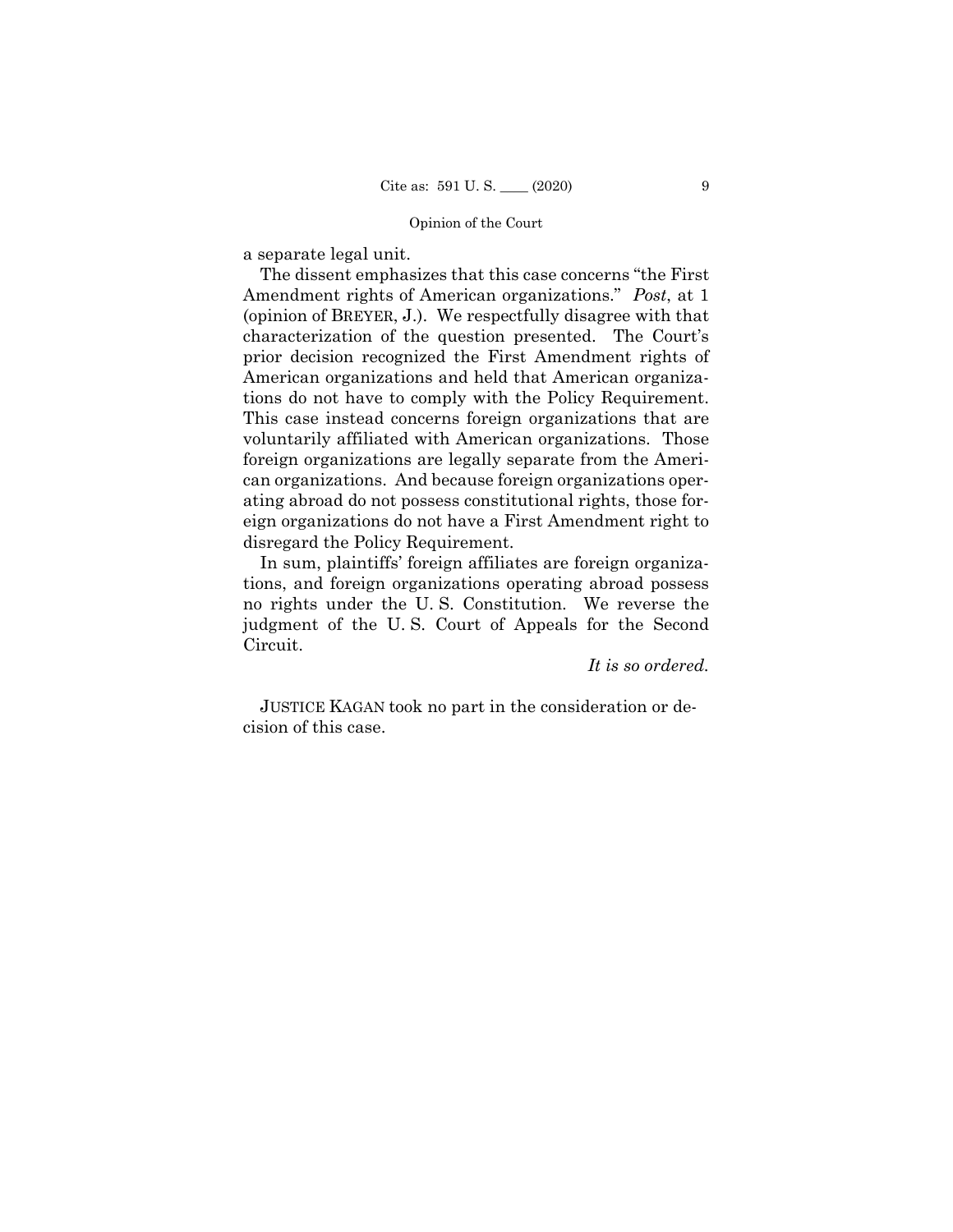THOMAS, J., concurring

### $\frac{1}{2}$  ,  $\frac{1}{2}$  ,  $\frac{1}{2}$  ,  $\frac{1}{2}$  ,  $\frac{1}{2}$  ,  $\frac{1}{2}$  ,  $\frac{1}{2}$ **SUPREME COURT OF THE UNITED STATES**

#### $\frac{1}{2}$  ,  $\frac{1}{2}$  ,  $\frac{1}{2}$  ,  $\frac{1}{2}$  ,  $\frac{1}{2}$  ,  $\frac{1}{2}$ No. 19–177

## AGENCY FOR INTERNATIONAL DEVELOPMENT, ET AL., PETITIONERS *v.* ALLIANCE FOR OPEN SOCIETY INTERNATIONAL, INC., ET AL.

### ON WRIT OF CERTIORARI TO THE UNITED STATES COURT OF APPEALS FOR THE SECOND CIRCUIT

#### [June 29, 2020]

### JUSTICE THOMAS, concurring.

——————

I agree with the Court that the Policy Requirement does not violate the First Amendment as applied to respondents' foreign affiliates, and I agree that nothing about this Court's decision in *Agency for Int'l Development* v. *Alliance for Open Society Int'l, Inc.*, 570 U. S. 205 (2013) (*AOSI I*), suggests otherwise. See *ante*, at 8–9. I write separately to note my continued disagreement with *AOSI I* and to explain that the Policy Requirement does not violate the First Amendment for a far simpler reason: It does not compel anyone to say anything.

In *AOSI I*, the Court erred by holding that the Policy Requirement violated respondents' First Amendment rights by conditioning their receipt of Leadership Act\* funds on the affirmation of certain program objectives. "The First Amendment does not mandate a viewpoint-neutral government." *AOSI I*, 570 U. S., at 221 (Scalia, J., joined by THOMAS, J., dissenting). Thus, the Government may require those who seek to carry out federally funded programs

<sup>\*</sup>As the Court explains, the United States Leadership Against HIV/AIDS, Tuberculosis, and Malaria Act of 2003 (Leadership Act), 22 U. S. C. §7601 *et seq.*, "allocate[s] billions of dollars to American and foreign nongovernmental organizations that combat HIV/AIDS abroad." *Ante,* at 1.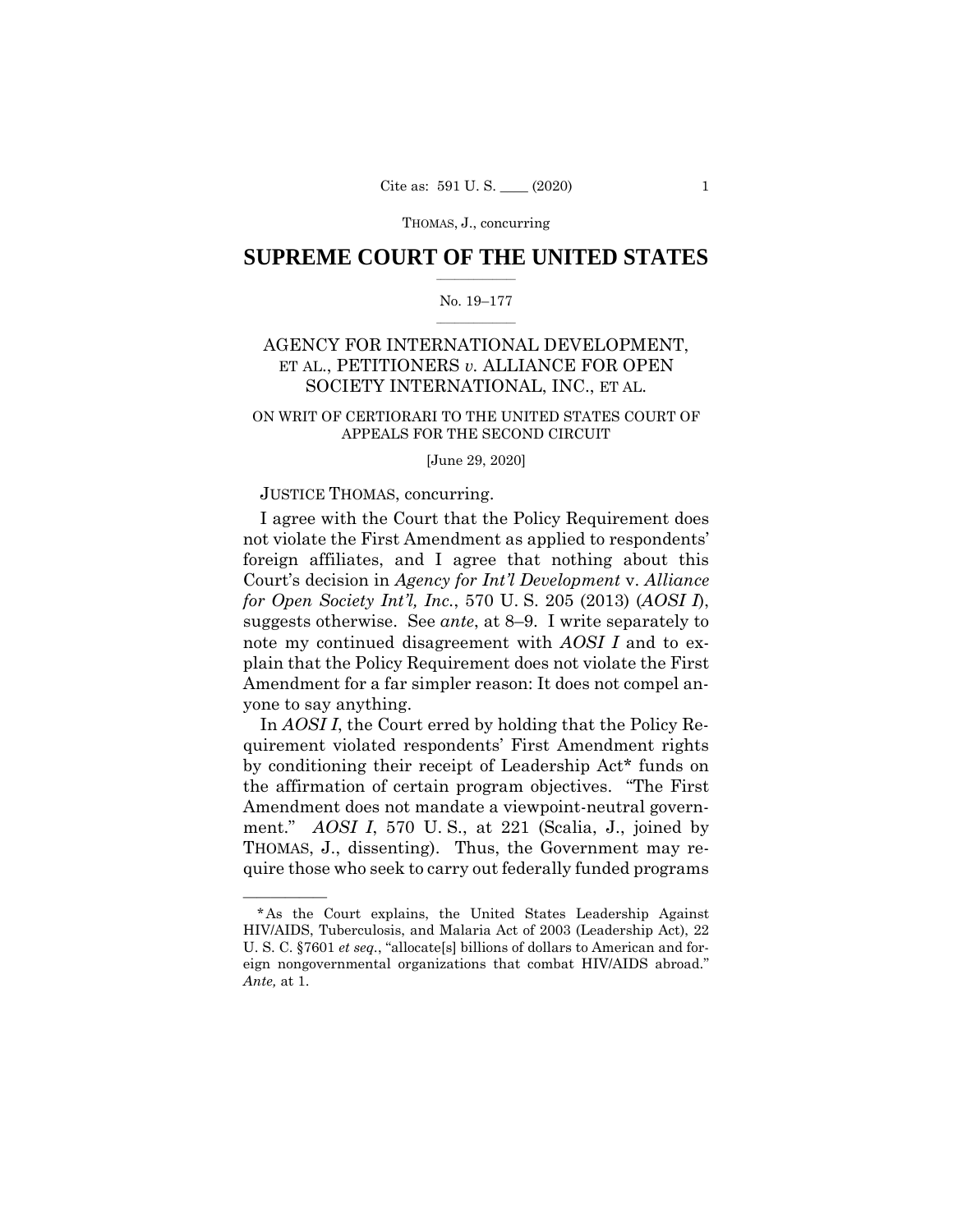### 2 AGENCY FOR INT'L DEVELOPMENT *v.* ALLIANCE FOR OPEN SOCIETY INT'L, INC. THOMAS, J., concurring

 ing in the government's work." *Id.*, at 227. It excludes viewto support the Government's objectives with regard to those programs. *Ibid.* After all, the Constitution itself "impos[es] affirmative ideological commitments prerequisite to assistpoints such as communism and anarchism, stating that those engaged in government work must swear an oath to support our Constitution's republican form of government. See Art. VI, cl. 3.

Moreover, the mere conditioning of funds on "'the affirmation of a belief'" tied to the purpose of a government program involves "no compulsion at all." *AOSI I*, 570 U. S., at 226 (Scalia, J., joined by THOMAS, J., dissenting). Such a condition is "the reasonable price of admission to a limited government-spending program that each organization remains free to accept or reject." *Ibid.* Just as respondents are not compelled to associate with their foreign affiliates, see *ante*, at 6–8, they are not compelled to participate in the Leadership Act program.

The Policy Requirement does not violate the First Amendment, regardless of whether it is applied to respondents, respondents' legally distinct foreign affiliates, or any other organization, foreign or domestic. Because the Court properly rejects respondents' attempt to extend our erroneous precedent, I join its opinion in full.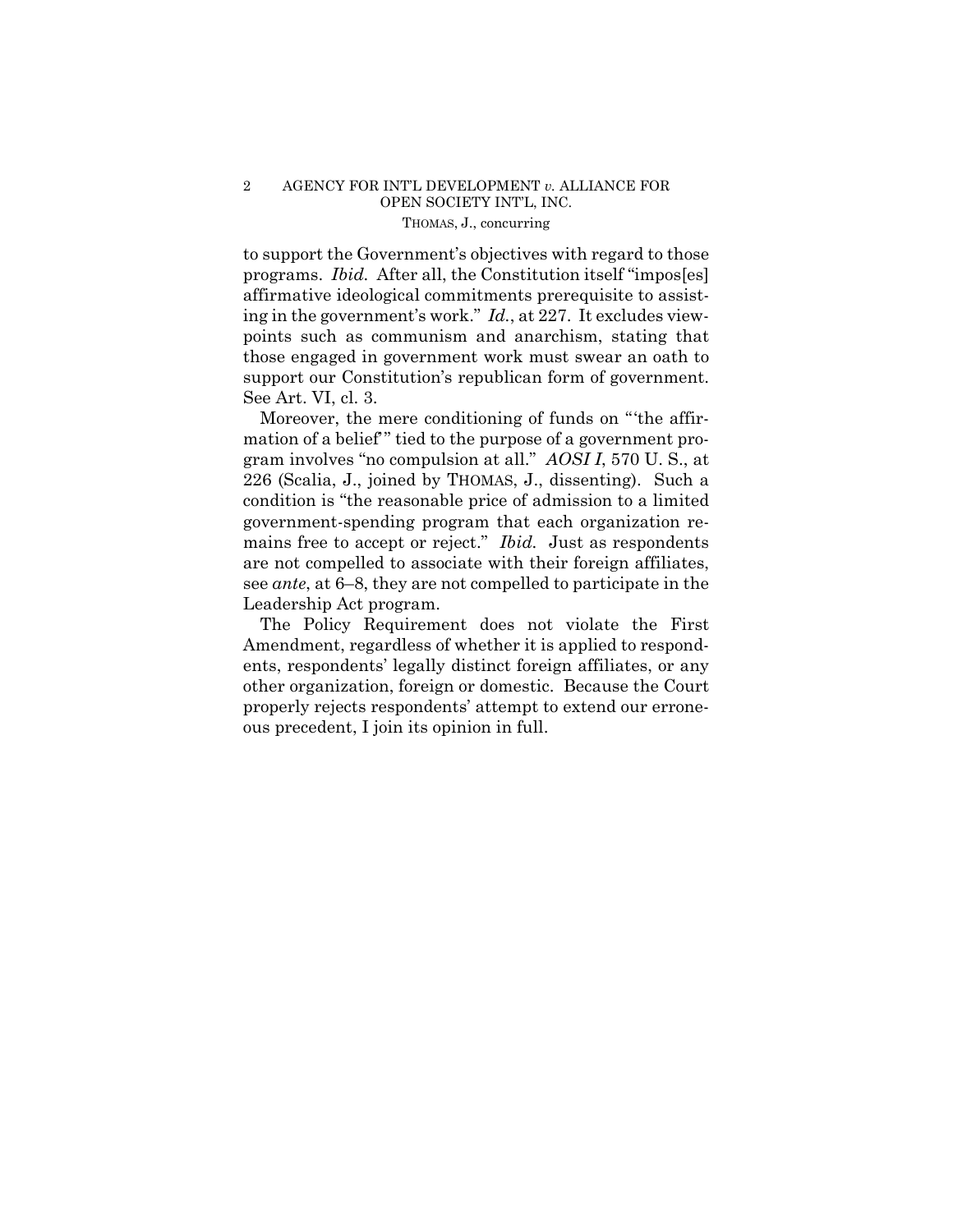### $\frac{1}{2}$  ,  $\frac{1}{2}$  ,  $\frac{1}{2}$  ,  $\frac{1}{2}$  ,  $\frac{1}{2}$  ,  $\frac{1}{2}$  ,  $\frac{1}{2}$ **SUPREME COURT OF THE UNITED STATES**

#### $\frac{1}{2}$  ,  $\frac{1}{2}$  ,  $\frac{1}{2}$  ,  $\frac{1}{2}$  ,  $\frac{1}{2}$  ,  $\frac{1}{2}$ No. 19–177

## AGENCY FOR INTERNATIONAL DEVELOPMENT, ET AL., PETITIONERS *v.* ALLIANCE FOR OPEN SOCIETY INTERNATIONAL, INC., ET AL.

### ON WRIT OF CERTIORARI TO THE UNITED STATES COURT OF APPEALS FOR THE SECOND CIRCUIT

#### [June 29, 2020]

JUSTICE BREYER, with whom JUSTICE GINSBURG and JUSTICE SOTOMAYOR join, dissenting.

The Court, in my view, asks the wrong question and gives the wrong answer. This case is not about the First Amendment rights of foreign organizations. It is about—and has always been about—the First Amendment rights of American organizations.

The last time this case came before us, those American organizations vindicated their constitutional right to speak freely, both at home and abroad. In *Agency for Int'l Development* v. *Alliance for Open Society Int'l*, *Inc.*, 570 U. S. 205 (2013) (*AOSI I*), we held that the First Amendment forbids the Government from distorting their speech by requiring, as a condition of receiving federal funds, that they "pledge allegiance" to a state-sponsored message. *Id.*, at 220.

 overseas. The answer to that question, as I see it, is yes. This time, the question is whether the American organizations enjoy that same constitutional protection against government-compelled distortion when they speak through clearly identified affiliates that have been incorporated I dissent from the Court's contrary conclusion.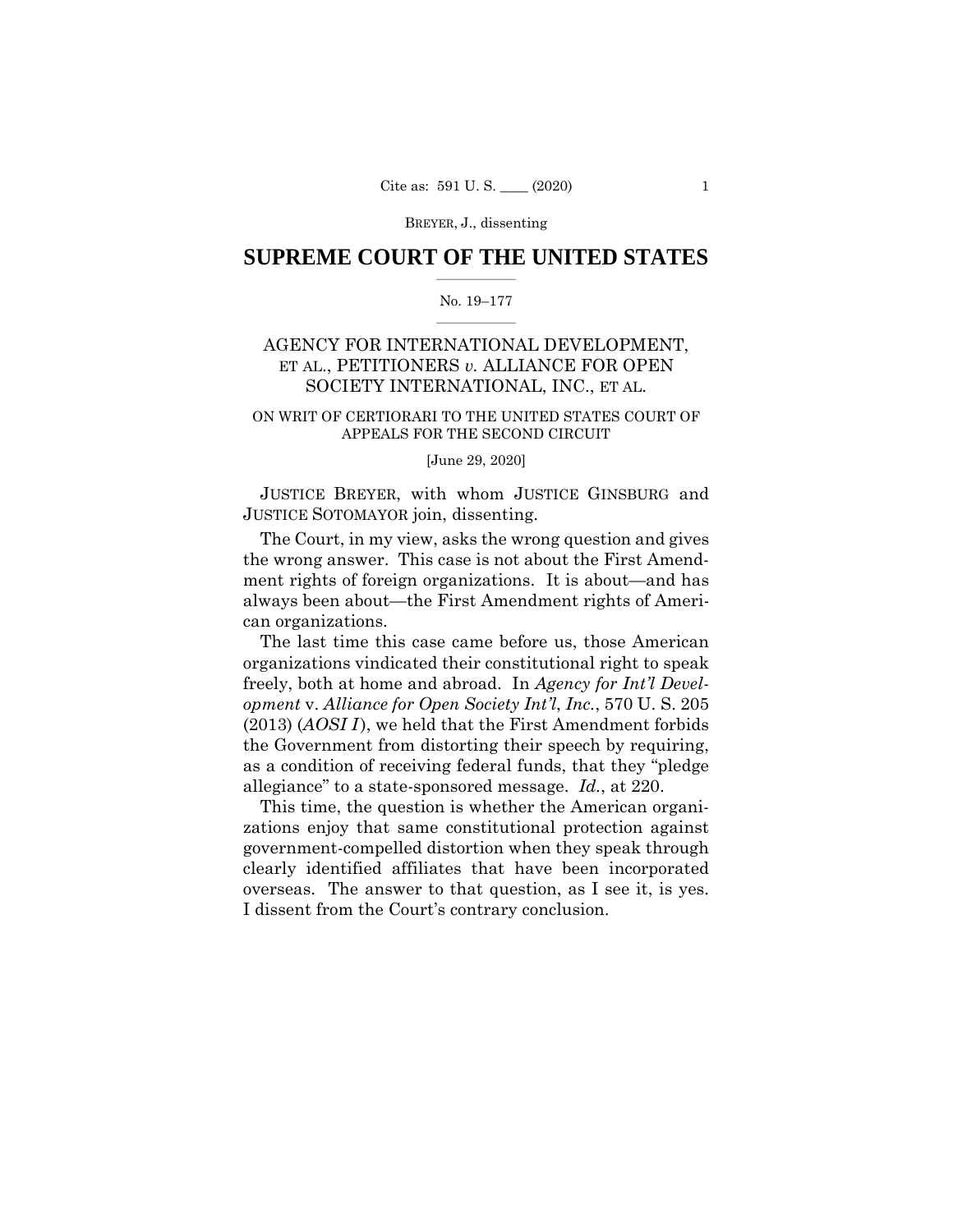I

To understand the issue now before us, one must appreciate how it got here. Given this litigation's lengthy history, that requires a rather detailed look at why this dispute first arose, what we decided in our prior decision (namely, *AOSI I*), and where the case proceeded from there.

### A

 tices in India." *Ibid.* Respondents also counsel high-risk As we explained in *AOSI I*, the plaintiffs in this action (respondents in this Court then and now) "are a group of domestic organizations engaged in combating HIV/AIDS overseas." *Id*., at 210. Their lifesaving work spans multiple continents. *Id.*, at 211. For example, respondents run "programs aimed at limiting injection drug use in Uzbekistan, Tajikistan, and Kyrgyzstan, preventing mother-to-child HIV transmission in Kenya, and promoting safer sex pracpopulations such as sex workers, encourage foreign governments to adopt beneficial public policies, and share information about best practices in publications and at conferences. See *ibid.*; App. 171, 217, 222, 419. To support these international efforts, respondents must make fundraising appeals to donors worldwide. See, *e.g.*, *id*., at 366, 384, 431– 433, 457. But crucially for both their mission and for this case, respondents also "receive billions [of dollars] annually in financial assistance from the United States." *AOSI I*, 570 U. S., at 210.

One of respondents' primary sources of federal funding is the United States Leadership Against HIV/AIDS, Tuberculosis, and Malaria Act of 2003. 117 Stat. 711, as amended, 22 U. S. C. §7601 *et seq.* (Leadership Act). Congress enacted the Leadership Act with the goal of creating "a 'comprehensive, integrated' strategy to combat HIV/AIDS around the world." *AOSI I*, 570 U. S., at 209 (quoting  $§7611(a)$ . To that end, the statute allocates considerable federal dollars to nongovernmental organizations fighting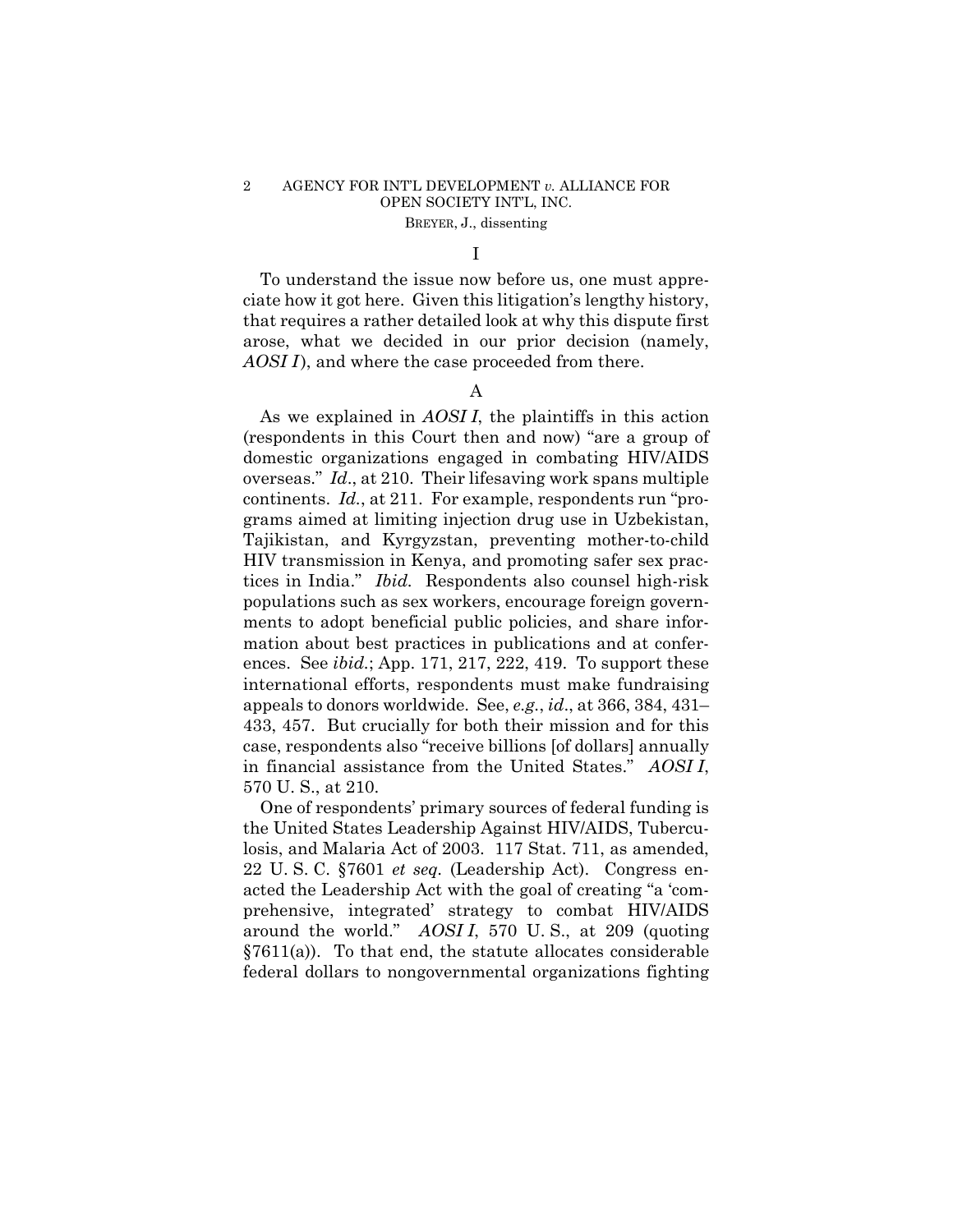HIV/AIDS abroad. *Id.*, at 209–211.

 But Leadership Act funding comes with strings attached. lenged in this litigation. *Id.*, at 210. What has driven this Two, in particular. First, no Leadership Act funds "'may be used to promote or advocate the legalization or practice of prostitution or sex trafficking.'" *Id.*, at 210 (quoting §7631(e)). Second, with some exceptions not relevant here, any recipient of Leadership Act funds must have "'a policy explicitly opposing prostitution and sex trafficking.'" *Id.*, at 210 (quoting  $$7631(f)$ ). The first condition limiting how Leadership Act funds may be spent has never been chaldecades-long dispute is the second condition, the "Policy Requirement" that requires recipients to espouse a government message. *Ibid.* 

fight against HIV/AIDS," respondents sued. Id., at 211. thus unenforceable. *Id.*, at 212*.* Accordingly, as the case Concerned that "adopting a policy explicitly opposing prostitution" could "alienate certain host governments" and "mak[e] it more difficult to work with prostitutes in the They asserted that the Policy Requirement put an unconstitutional condition on the receipt of federal funds and was came to us in *AOSI I*, the question was whether this funding condition violated respondents' First Amendment rights. *Id.*, at 211.

### B

The answer, we held in *AOSI I*, was yes. Our reasoning then demands close inspection now.

To begin, we observed in *AOSI I* that "the Policy Requirement would plainly violate the First Amendment" if it operated "as a direct regulation of speech." *Id*., at 213. Commanding someone to speak a government message contravenes the "basic First Amendment principle that 'freedom of speech prohibits the government from telling people what they must say.'" *Ibid.* (quoting *Rumsfeld* v. *Forum for Academic and Institutional Rights*, *Inc.*, 547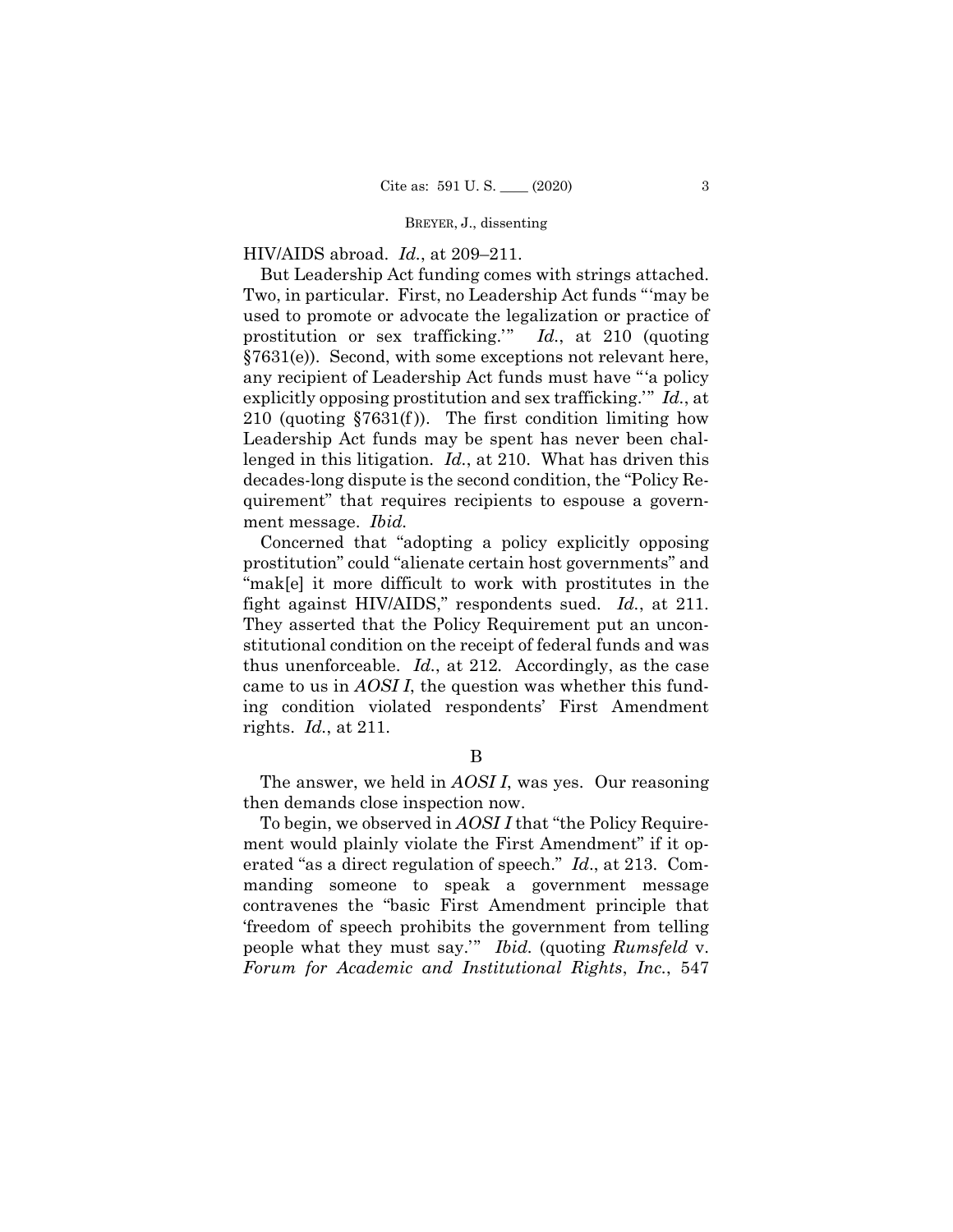U. S. 47, 61 (2006) (*FAIR*)); see also, *e.g.*, *West Virginia Bd. of Ed.* v. *Barnette*, 319 U. S. 624, 642 (1943); *Wooley* v. *Maynard*, 430 U. S. 705, 717 (1977).

 of the program it has chosen to subsidize. *Id.*, at 214–215. That the Policy Requirement is a funding condition, rather than a direct command, complicated the analysis in AOSI I but did not change the outcome. True, Congress' Article I spending power "includes the authority to impose limits on the use of [federal] funds to ensure they are used" as "Congress intends," even conditions that "may affect the recipient's exercise of its First Amendment rights." *AOSI I*, 570 U. S., at 213–214. That is all the first (and unchallenged) Leadership Act condition does by forbidding federal funds from being used to promote prostitution or sex trafficking. See *id.*, at 217–218. Congress may not, however, "leverage funding to regulate speech outside the contours" *That*, as we will see, is what the Policy Requirement does and why we held in *AOSI I* that this second condition violated respondents' First Amendment rights.

The constitutional line is whether a funding condition helps "specify the activities Congress wants to subsidize" or instead seeks to "reach [speech] outside" the federal program. *Id.*, at 214, 217. We recognized in *AOSI I* that this line "is not always self-evident." *Id.*, at 217. To "hel[p] illustrate the distinction," our decision gave two examples from our precedents. *Id.*, at 215.

 alize on their behalf "with nonfederal funds." *Id.*, at 400. By giving a broadcaster no way "to make known its views As an example of what the Government may *not* do, we pointed to our decision *FCC* v. *League of Women Voters of Cal.*, 468 U. S. 364 (1984). There, the Government required noncommercial broadcasters receiving federal financial assistance to refrain from editorializing entirely; they could not even "establish [an] 'affiliate' organizatio[n]" to editorion matters of public importance," the funding condition in *League of Women Voters* violated the First Amendment.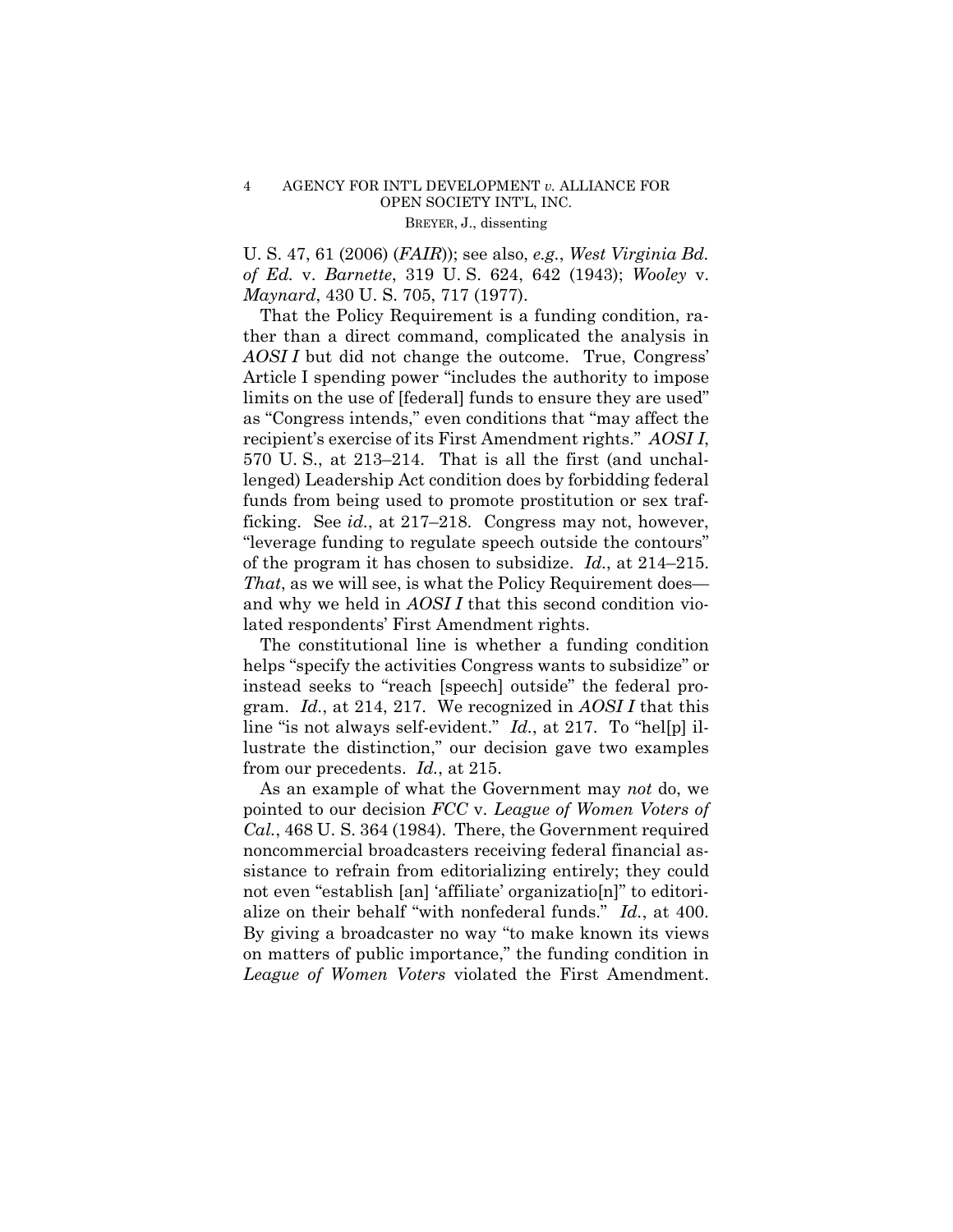*Id.*, at 400–401. That condition, as we put it in *AOSI I*, "went beyond" ensuring that federal funds did not subsidize the broadcasters' editorial content and therefore distorted their "speech outside the scope of the program." 570 U. S., at 216.

Just the opposite was true in *Regan* v. *Taxation With Representation of Wash.*, 461 U. S. 540 (1983), the case we cited in *AOSI I* as an example of what the Government *may* do. In *Regan*, a nonprofit group received tax-exempt status as a  $\S501(c)(3)$  organization on the condition that the organization not engage in lobbying. *AOSI I*, 570 U. S., at 215 (citing *Regan*, 461 U. S., at 544). Even though this condition on federal financial assistance affected the nonprofit's exercise of First Amendment rights, the condition was constitutional because it "did not prohibit [the nonprofit] from lobbying Congress altogether." 570 U. S., at 215.

Specifically, the nonprofit in *Regan*—unlike the broadcasters in *League of Women Voters*—was permitted to establish an affiliate to carry on its lobbying activities as a §501(c)(4) organization. *AOSI I*, 570 U. S., at 215 (citing *Regan*, 461 U. S., at 544). The nonprofit could thus act (and speak) through two corporate entities: The  $\S501(c)(3)$ organization could get the tax exemption (but not lobby), while the  $\S501(c)(4)$  organization could lobby (but not get the tax exemption). 570 U. S., at 215. Since requiring the nonprofit to adopt this "'dual structure'" was not "'unduly burdensome,'" the condition in *Regan* "did not deny the [nonprofit] a government benefit 'on account of its intention to lobby.'" 570 U. S., at 215 (quoting *Regan*, 461 U. S., at 545, and n. 6). The condition was thus constitutional, even though it essentially compelled the nonprofit to affiliate with other organizations. See 570 U. S., at 215*.*

 In *AOSI I*, we held "that the Policy Requirement falls on the unconstitutional side of the line" separating *League of Women Voters* (unconstitutional) and *Regan* (constitutional). 570 U. S., at 217. Like the funding condition in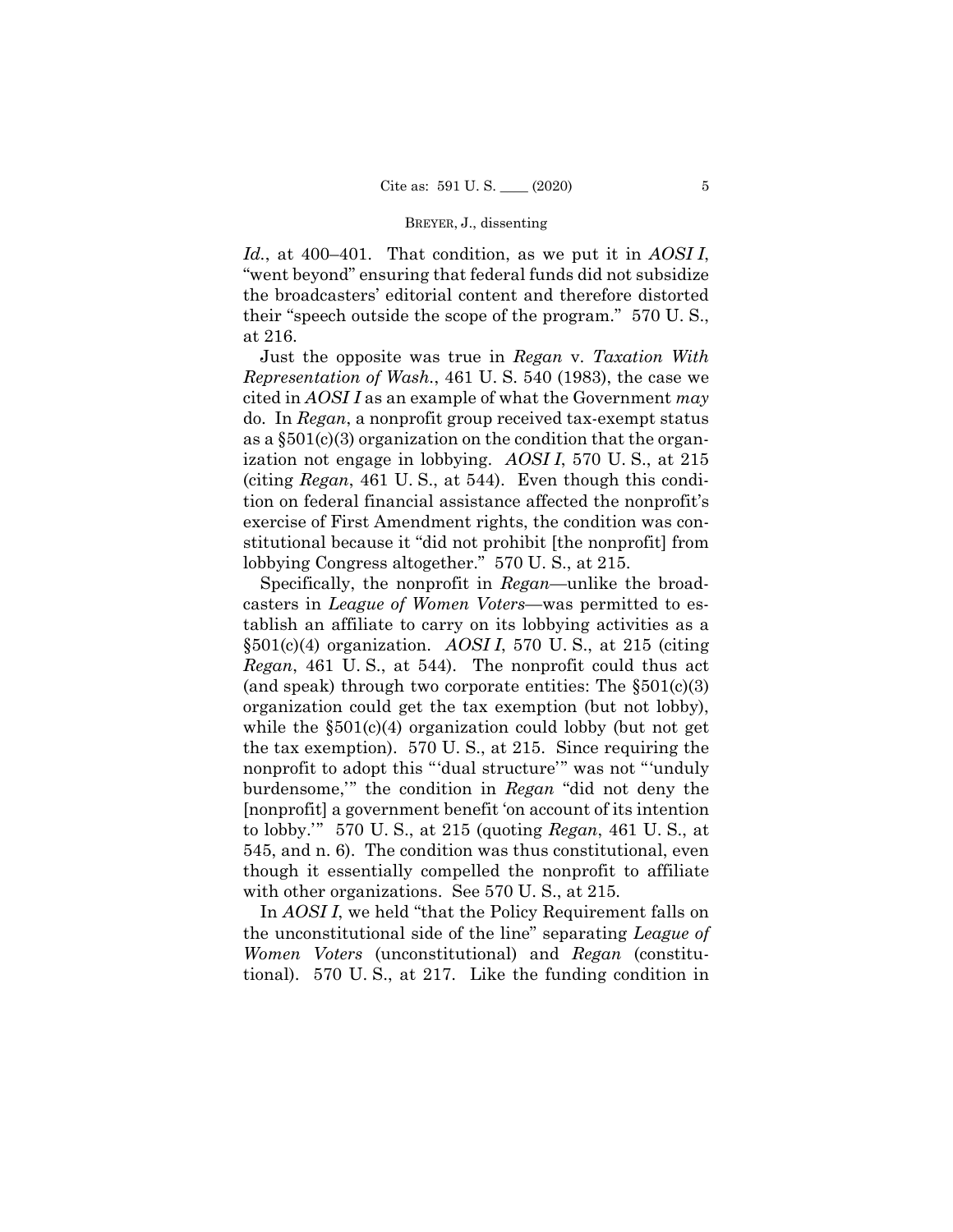*League of Women Voters*, we explained, the Policy Requirement affects protected speech outside the scope of the federal program. 570 U. S., at 218. "By requiring recipients to profess a specific belief," it "goes beyond defining" the program "to defining the recipient" in the eyes of their global audience. *Ibid.* Respondents cannot "avow [a] belief dictated by" the Government "when spending Leadership Act funds, and then turn around and assert a contrary belief, or claim neutrality," when acting on their "own time and dime." *Ibid.* The Policy Requirement thus conditioned funding on an across-the-board distortion of respondents' message. See *ibid.* 

We further explained in *AOSI I*—and this is critical why we could not accept the Government's suggestion that the case was just a redux of *Regan*. In *AOSI I*, the Government suggested a similar "dual-structure" solution to the First Amendment problem. Like the nonprofit in *Regan*, the Government noted, respondents could act (and speak) through two corporate entities: One organization could receive Leadership Act funds on respondents' behalf (and comply with the Policy Requirement), while a legally separate affiliate could communicate respondents' preferred message (and not receive Leadership Act funds)—or vice versa. *AOSI I*, 570 U. S., at 219. True enough. But we *rejected* the Government's argument all the same.

Why did we reject it? Because corporate formalities do nothing to ward off speech distortion where—like *AOSI I*, but unlike *Regan*—the Government has required a speaker to "espouse a specific belief as its own." 570 U. S., at 219. "If the affiliate is distinct from the recipient," we reasoned, "the arrangement does not afford a means for the *recipient*  to express *its* beliefs." *Ibid.* And if "the affiliate is more clearly identified with the recipient, the recipient can express those beliefs only at the price of evident hypocrisy." *Ibid.* With respect to the latter situation, in other words, compelling a recipient to disavow a message involuntarily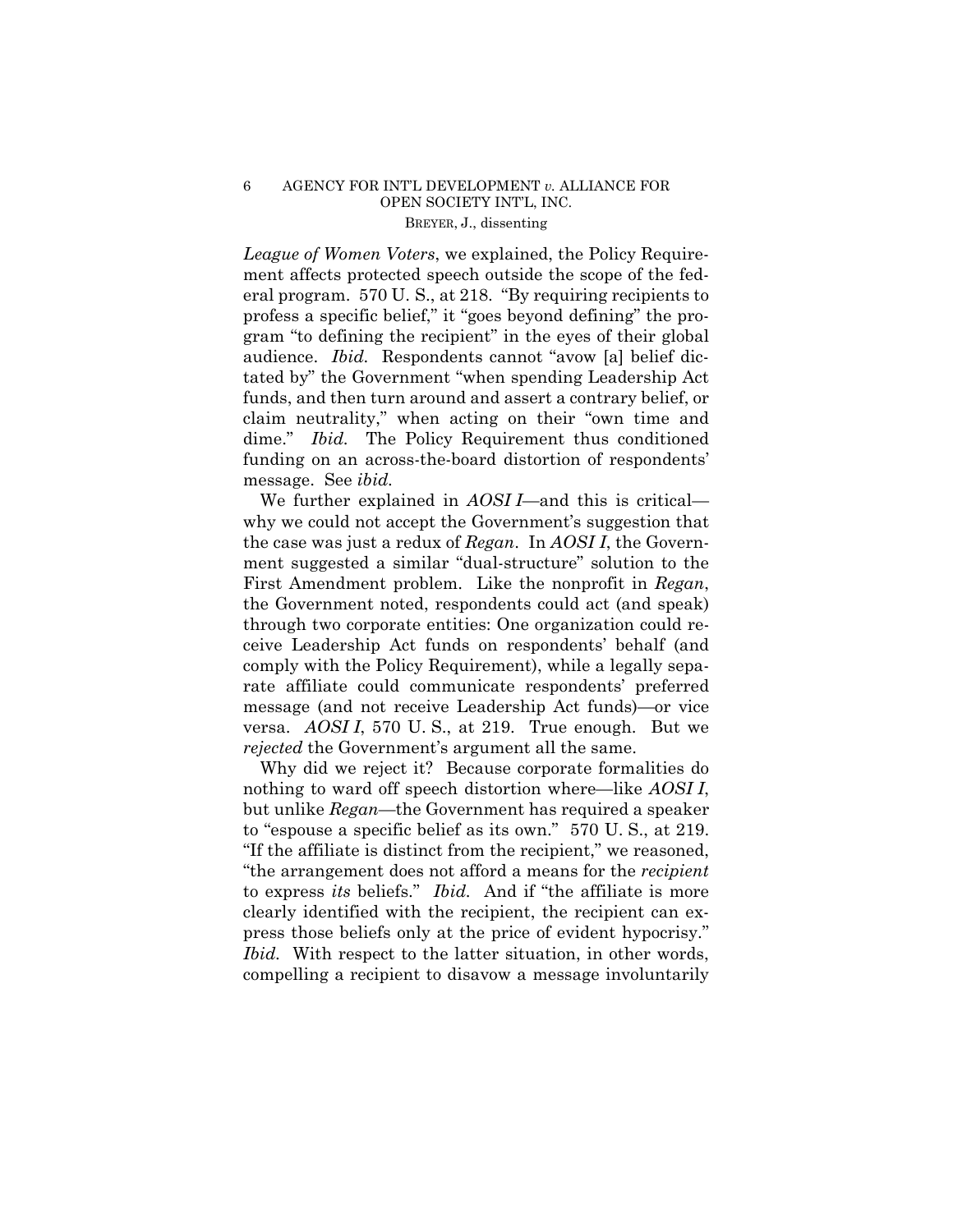uttered by its clearly identified affiliate is forced hypocrisy, not free speech. See *ibid.* 

In sum, the Policy Requirement conditioned federal funds on an unavoidable and irreversible distortion of respondents' protected speech. We therefore held in *AOSI I* that the Policy Requirement "violates the First Amendment and cannot be sustained." *Id*., at 221.

### $\mathcal{C}$

On remand from our decision, the District Court did what district courts ought to do. It "tailor[ed] 'the scope of the remedy' to fit 'the nature and extent of the constitutional violation'" that we identified in *AOSI I*. *Hills* v. *Gautreaux*, 425 U. S. 284, 294 (1976) (quoting *Milliken* v. *Bradley*, 418 U. S. 717, 744 (1974)).

The District Court, like our Court, recognized that respondents' work—and with it their protected speech—has a global reach. But respondents, it turns out, use different organizational structures to deliver services in different places. 106 F. Supp. 3d 355, 360–361 (SDNY 2015). Sometimes, particularly when foreign governments (or our own government) require, respondents operate through legally separate affiliates incorporated abroad. *Ibid.*; see also, *e.g.*, App. 368, 373–375.

 lus. See 106 F. Supp. 3d, at 360–361. Respondents, to-In the District Court's view, those corporate formalities did not meaningfully change the First Amendment calcugether with their affiliates, convey a clear, consistent message to high-risk populations, government officials, healthcare professionals, prospective employees, and private donors across the globe. See, *e.g.*, App. 370–371, 391, 460–461. They share the same name, logo, and branding all of which use identical colors, fonts, and imagery. See, *e.g.*, *id.*, at 445–455. They adhere to shared values, work towards common goals, and coordinate their collective mes-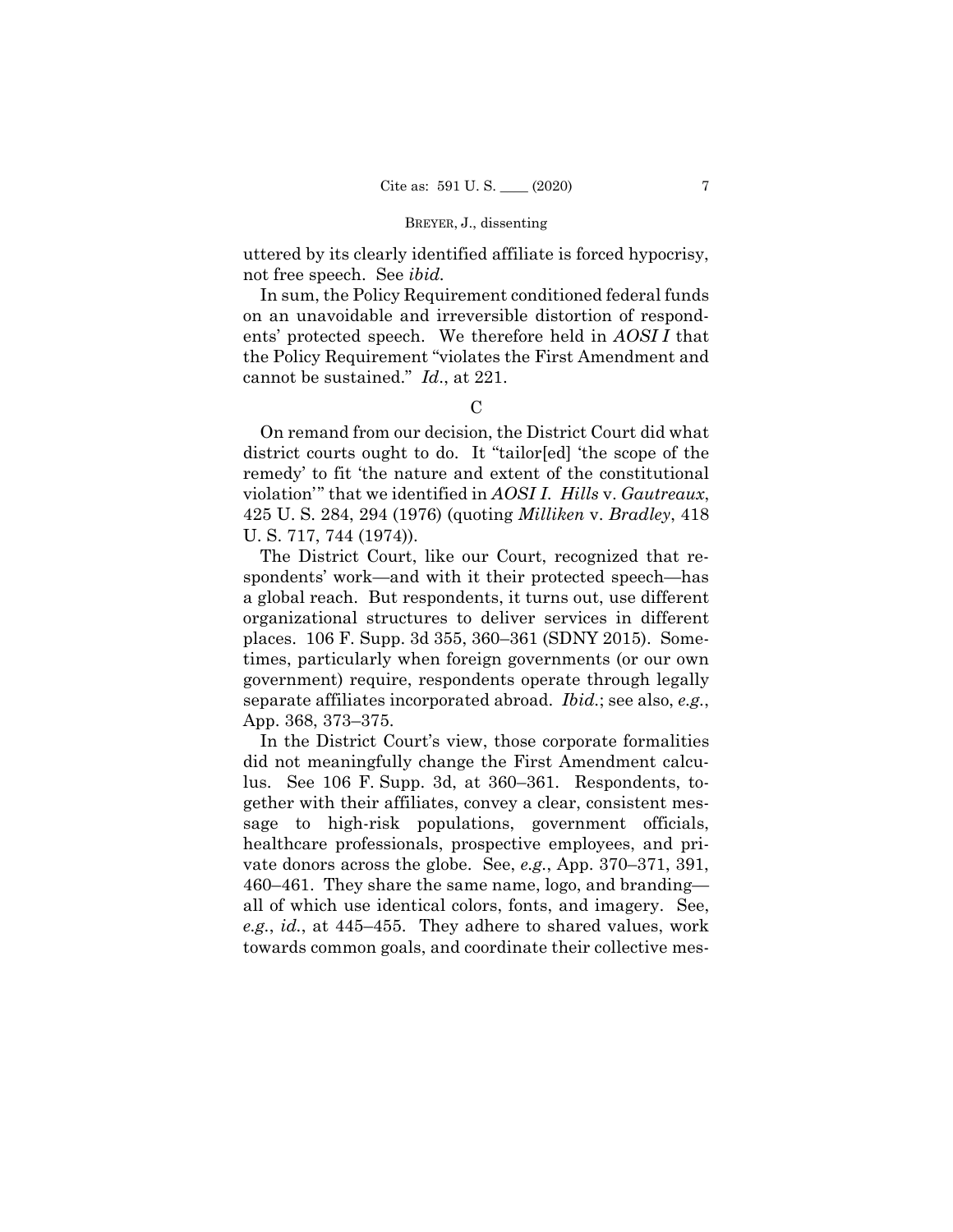sage. See, *e.g.*, *id.*, at 385–386, 404–429. To an outside observer, respondents and their affiliates are a single, cohesive unit. They speak as one.

The District Court consequently concluded that imposing the Policy Requirement on respondents' affiliates—wherever they happen to have been incorporated—would force respondents to "expres[s] contrary positions on the same matter through [their] different organizational components." 106 F. Supp. 3d, at 361. To prevent that from happening, and in keeping with the principles we set forth in *AOSI I*, the District Court enjoined enforcement of the Policy Requirement against respondents and their clearly identified affiliates, including affiliates that were incorporated overseas. *Id.*, at 363. The District Court thought that remedial order necessary to protect respondents' *own* First Amendment rights—rights that, as American organizations, respondents unquestionably have. *Id.*, at 361.

The Court of Appeals understood the District Court's order that way, too. "The narrow issue before" us, the Court of Appeals explained, "is whether applying the Policy Requirement to [respondents'] closely aligned foreign affiliates violates [respondents'] own First Amendment rights." 911 F. 3d 104, 109 (CA2 2018). The Court of Appeals held that the answer was yes and affirmed on that basis. *Ibid.* We granted certiorari to review the Court of Appeals' decision.

II

The road has been long, but we have arrived at the specific question now before us: whether enforcing the Policy Requirement against respondents' clearly identified foreign affiliates violates respondents' own First Amendment rights. Like the District Court and the Court of Appeals, I believe the answer is yes.

 Our reasoning in *AOSI I*, along with the body of precedent on which it relied, should decide this case. Just as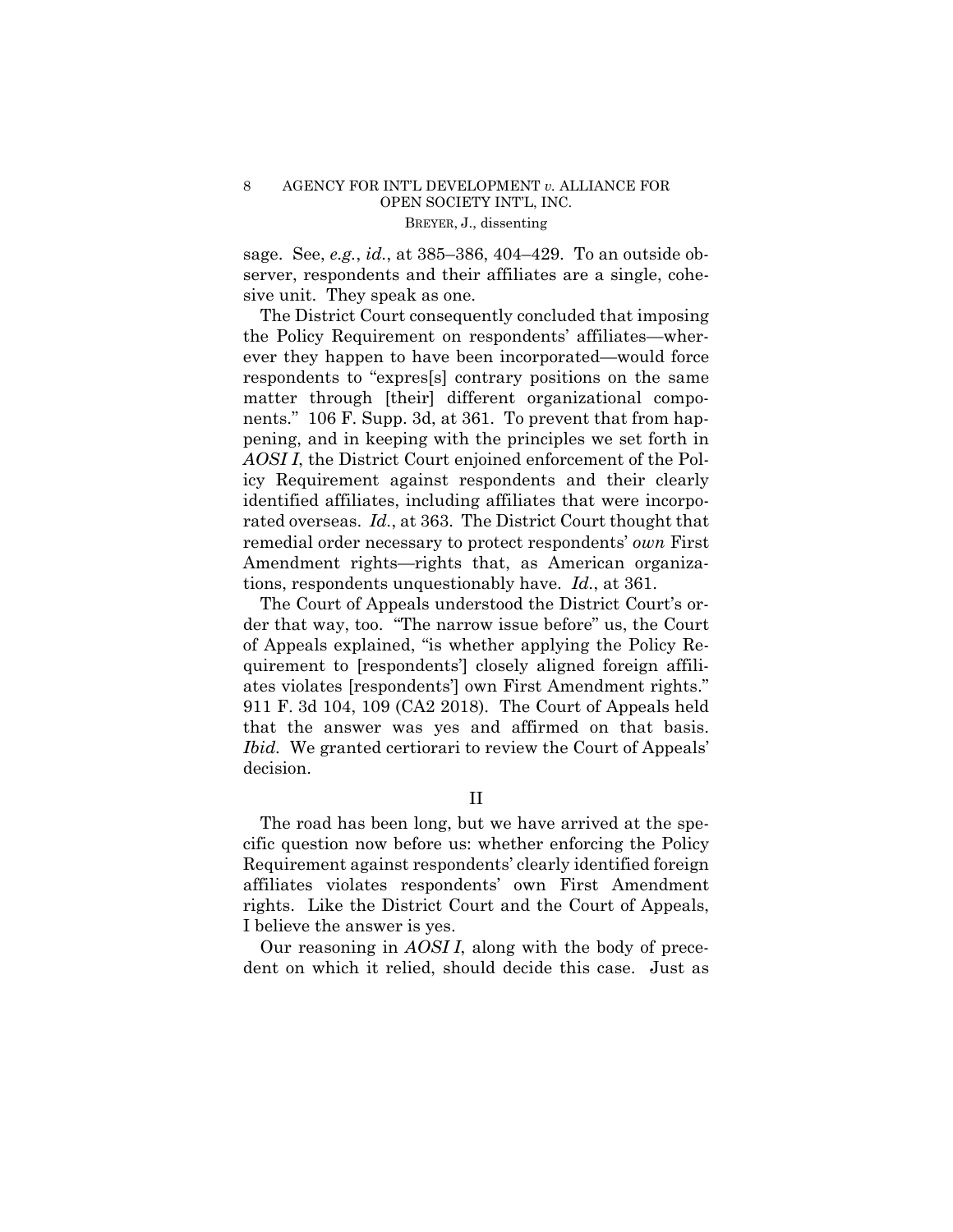compelling a clearly identified *domestic* affiliate to espouse a government message distorts respondents' own protected speech, *AOSI I*, 570 U. S., at 219, so too does compelling a clearly identified *foreign* affiliate to espouse the same government message. Either way, federal funding conditioned on that affirmative avowal of belief comes at an unconstitutionally high "price of evident hypocrisy." *Ibid.* 

Properly understood, our speech-misattribution cases in particular *Hurley* v. *Irish-American Gay*, *Lesbian and Bisexual Group of Boston*, *Inc.*, 515 U. S. 557 (1995)—confirm that common-sense conclusion. Any other result would undermine First Amendment protections for the countless American speakers who address audiences overseas.

A

 hypocritical. *Ibid.* Leveraging Congress' Article I spending Respondents should prevail here for the same reasons they prevailed in *AOSI I*. When respondents speak through legally separate but clearly identified affiliates, we held, that speech is attributed to respondents for First Amendment purposes. *AOSI I*, 570 U. S., at 219. So when the Government demands as a condition of federal funding that their clearly identified affiliate "espouse a specific belief as its own," respondents may express a contrary view through some other corporate channel only on pain of appearing power to distort respondents' protected speech in this way therefore violates *respondents'* First Amendment rights whatever else might be said about the affiliate's own First Amendment rights (or asserted lack thereof). *Ibid.* 

 before us. Respondents and their affiliates receive federal These principles apply with full force to the dispute now funding to fight HIV/AIDS *overseas*. What has been at stake in this case from the beginning, then, is protected speech often aimed at audiences abroad. Our decision in *AOSI I* shielded respondents' global message from govern-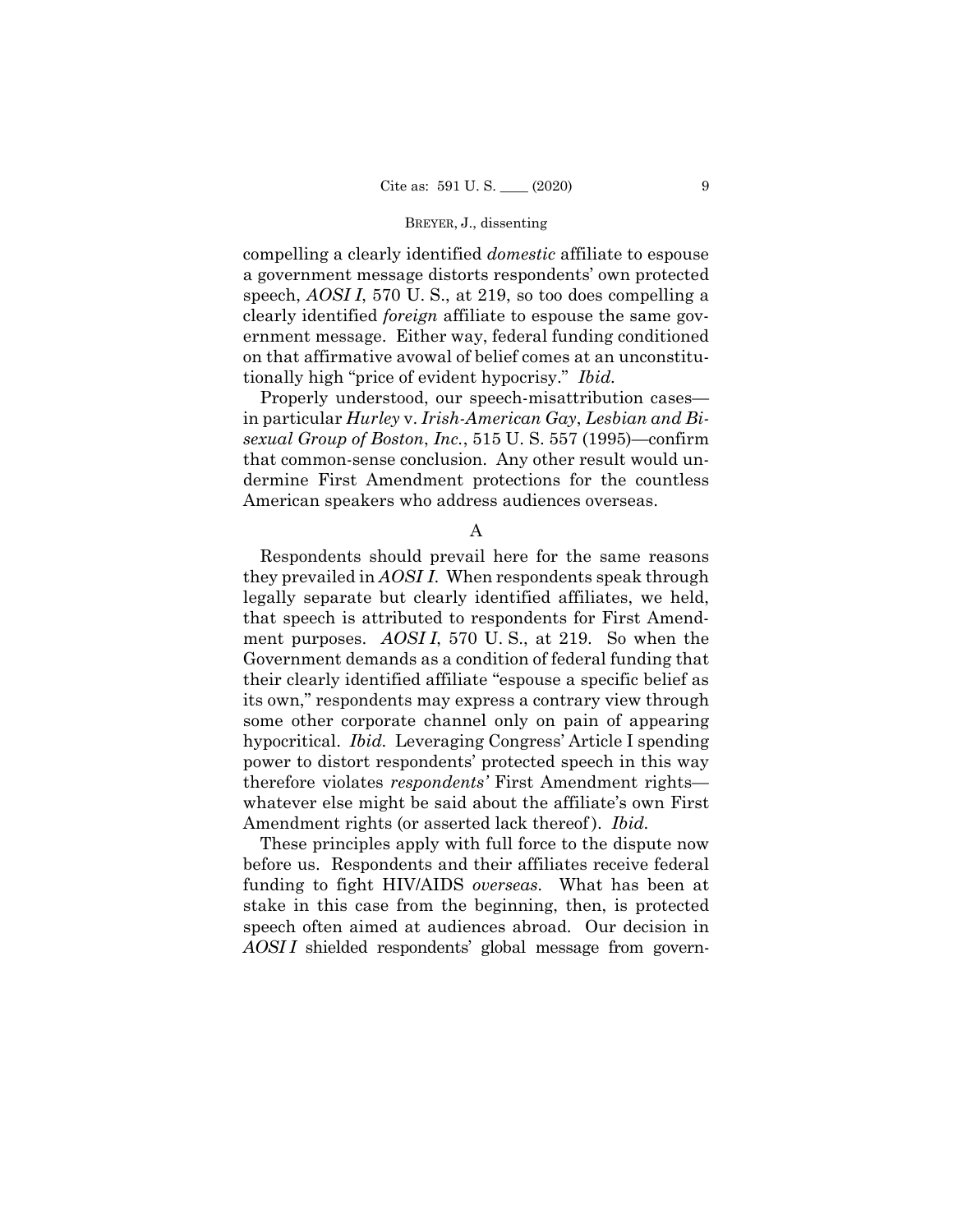ences, as well as listeners here at home. *Ibid.* Yet in the ment-compelled distortion in the eyes of those foreign audiwake of our ruling, respondents have continued to suffer that exact same First Amendment harm.

True, respondents' international mission sometimes requires that they convey their message through affiliates incorporated in far-off countries, rather than registered here at home. But so what? Audiences everywhere attribute speech based on whom they perceive to be speaking, not on corporate paperwork they will never see. What mattered in AOSI I was thus how "clearly identified" the affiliates were with respondents, not the fact that the affiliates were incorporated as separate legal entities. *Ibid.* And what matters now is once again how "clearly identified" the affiliates are with respondents, not the fact that the affiliates were incorporated as *foreign* legal entities.

The First Amendment question therefore hinges, as it did before, on what an objective observer sees, hears, and understands when respondents speak through their foreign affiliates. As to that, not even the Government meaningfully disputes that respondents and their foreign affiliates are clearly identified with one another. Their appearances are the same. Their goals are the same. Their values are the same. *Their message* is the same. Leveraging Congress' spending power to demand speech from respondents' foreign affiliates distorts that shared message—and violates respondents' First Amendment rights. So while respondents and their clearly identified foreign affiliates may be technically different entities with respect to such matters as contracts, taxes, and torts, they are constitutionally the same speaker when it comes to the protected speech at issue in this case.

This two-entities-one-speaker principle is an established part of our First Amendment jurisprudence. Take *Regan.* To refresh, in that case we upheld a ban on engaging in certain protected speech (lobbying) that the federal tax code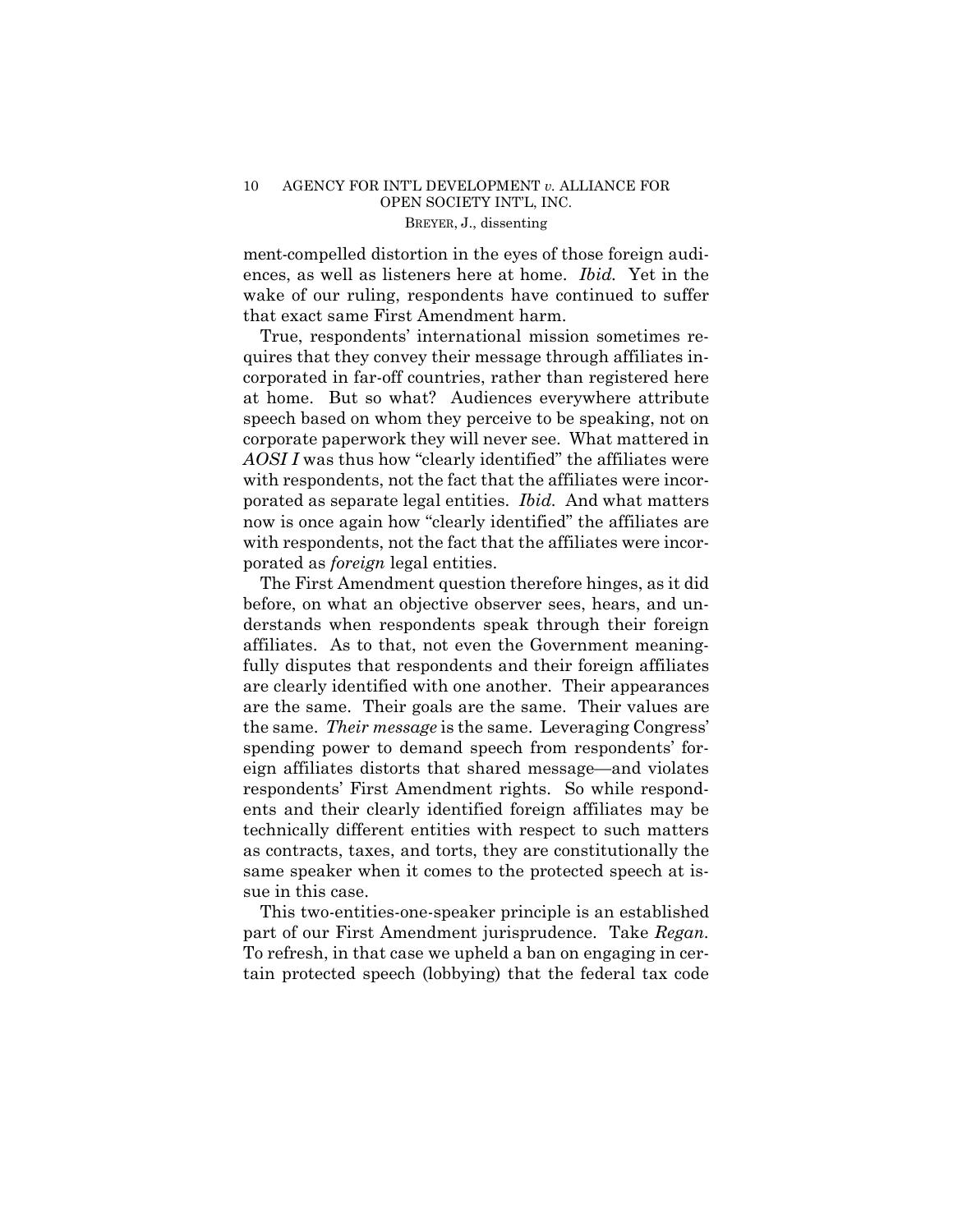imposed on a nonprofit's §501(c)(3) organization because the nonprofit could still speak through a separate  $\S501(c)(4)$ organization. See 461 U. S., at 544. Put simply, one speaker (the nonprofit) could act (and speak) through two legally separate entities (the  $\S501(c)(3)$  and  $\S501(c)(4)$  organizations).

Recall also our similar observation in *League of Women Voters*. There we noted that a funding condition's ban on editorializing would have been constitutional if, in contrast to the law at issue, the statute let noncommercial broadcasters "make known" their "views on matters of public importance" by speaking through legally separate "editorializing affiliate[s]." 468 U. S., at 400. Once again, we made clear that a single speaker can act (and speak) through two legally separate entities. But because the speaker in *League of Women Voters* was not free to do so, we held that the Government's funding condition violated the First Amendment. *Id.*, at 400–401.

*Regan* and *League of Women Voters* are far from our only precedents recognizing this firmly entrenched First Amendment principle. See *Legal Services Corporation* v. *Velazquez*, 531 U. S. 533, 546 (2001) (observing that organizational affiliates may provide "alternative channel[s] for expression" by a single speaker); *Rust* v. *Sullivan*, 500 U. S. 173, 196–198 (1991) (similar). We reiterated that rule once again in *AOSI I*. See 570 U. S., at 215–217, 219.

Thus, in the First Amendment context, the corporate veil is not an iron curtain. Just the opposite. We attribute speech across corporate lines all the time.

 to express themselves. *Velazquez*, 531 U. S., at 546. And Rightly so. When a funding condition restricts speech, this familiar framework often avoids First Amendment problems by allowing "alternative channel[s]" for speakers when a funding condition *compels* speech, the same logic leads to a similarly sensible result: The Government may not require you to speak out of both sides of your mouth,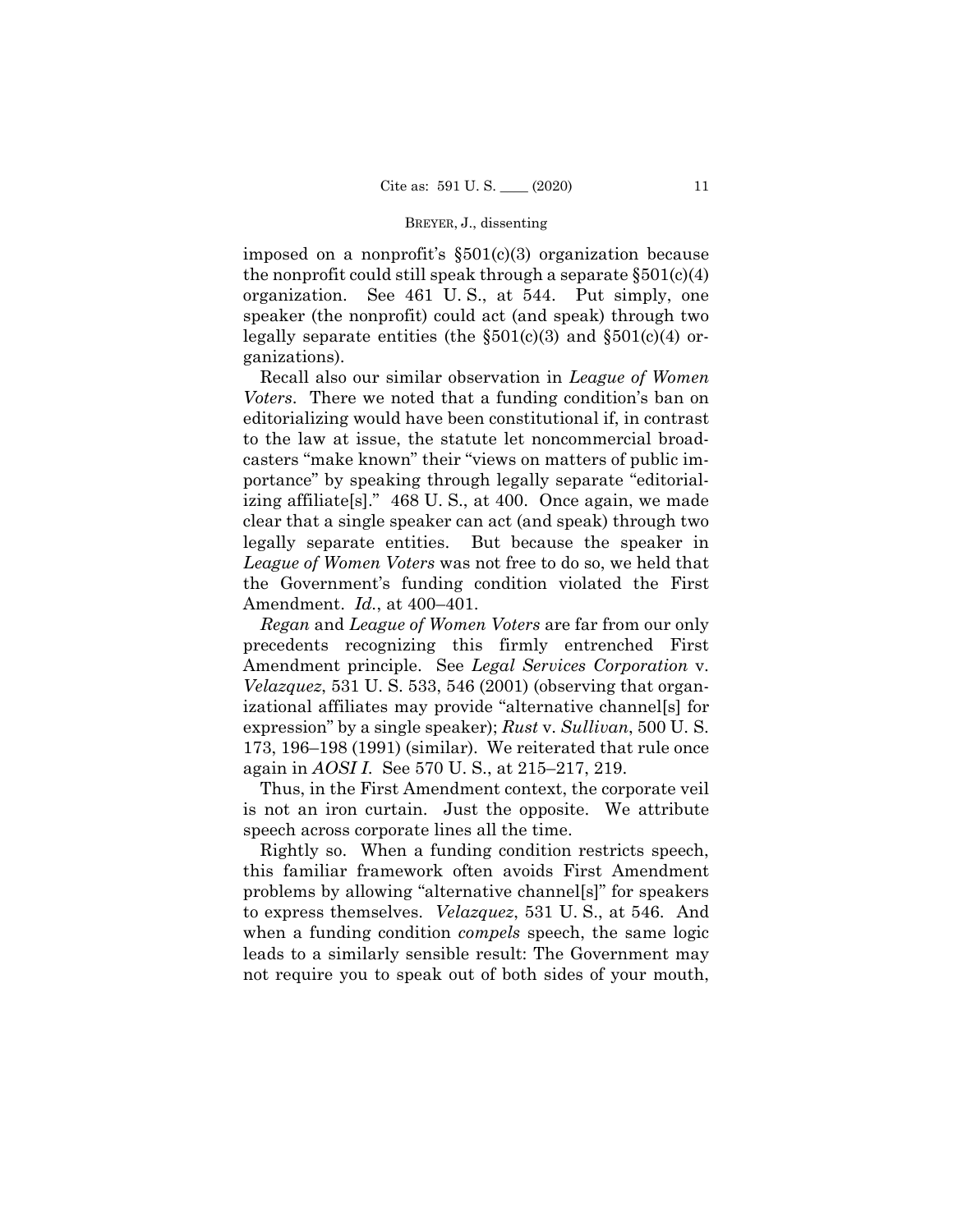even if each side happens to have been incorporated as a separate legal entity. See *AOSI I*, 570 U. S., at 219.

A contrary approach would have led to a rather surprising result in *AOSI I*. Assume for a moment that the Policy Requirement simply commanded respondents' clearly identified affiliates to speak—the kind of "direct regulation of speech" that we said "would plainly violate the First Amendment," *id.*, at 213. Treating corporate lines as ironclad would mean that respondents could not object to that direct distortion of their own message. Under all the cases just discussed, however, that cannot be right. And as discussed below, it is equally wrong under our cases involving speech misattribution.

B

The First Amendment protects speakers from government compulsion that is likely to cause an audience to mistake someone else's message for the speaker's own views. See, *e.g.*, *Hurley*, 515 U. S., at 572–573; *Pacific Gas & Elec. Co.* v. *Public Util. Comm'n of Cal.*, 475 U. S. 1, 15–16 (1986). Corporate separation makes no meaningful difference in this speech-misattribution context, either.

 Consider our unanimous decision in *Hurley*. In that case, wanted to participate. *Id.*, at 561. After the Veterans a group called the South Boston Allied War Veterans Council organized a parade. 515 U. S., at 560. The Irish-American Gay, Lesbian and Bisexual Group of Boston—a separate group who called themselves "GLIB" for short— Council said no, GLIB obtained a court order directing the Veterans Council to let GLIB march in the parade. *Id.*, at 561–562. Recognizing that "every participating unit affects the message conveyed by the parade organizers," we held in *Hurley* that the order distorted the Veterans Council's protected speech. *Id.*, at 572–573. Because GLIB wanted to "carr[y] its own banner" with its own message, and because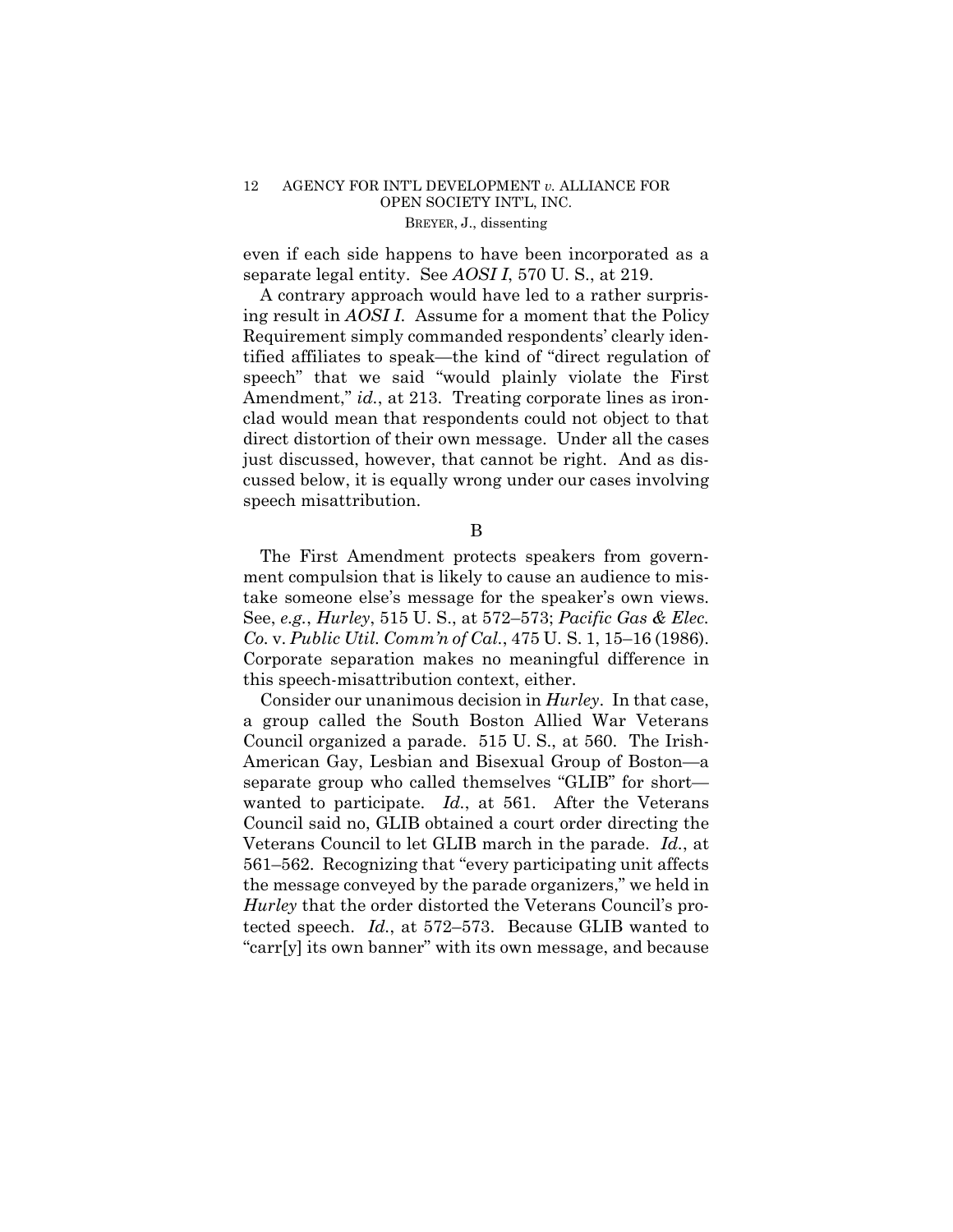onlookers would understand GLIB as "contribut[ing] something to" the parade's "common theme," the order "essentially requir[ed]" the Veterans Council "to alter the expressive content of their parade." *Id.*, at 572–573, 576. That violated the First Amendment. *Id.*, at 573.

 compelled distortion all the same. *Id.*, at 569. Respondents The First Amendment violation in this case is even more apparent. In *Hurley*, the Veterans Council had merely "combin[ed] multifarious voices" of disparate groups without bothering to "isolate an exact message," yet the First Amendment protected its message from governmentin this case have done the Veterans Council one better. They have carefully constructed a cogent message and marshaled their clearly identified foreign affiliates to express it across the globe. See *supra*, at 7–8, 10.

 Furthermore, in *Hurley* we could only speculate about what GLIB's exact message was and why the Veterans Council did not want to be associated with it. See 515 U. S., at 574–575. But here we know exactly what the challenged message is ("a policy explicitly opposing prostitution and sex trafficking") and why respondents don't want to be associated with it (the message, among other things, purportedly "'stigmatizes one of the very groups whose trust [respondents] must earn to conduct effective HIV/AIDS prevention'"). 22 U. S. C. §7631(f ); Brief for Respondents 11. For that reason as well, the First Amendment injury in this case is open, obvious, and unusually well defined.

True, *Hurley* and our other speech-misattribution cases dealt with a speaker complaining about being forced to affiliate with someone else's speech, rather than (as here) their pre-existing affiliate being forced to speak. Cf. *ante*, at 6. But that factual distinction makes no constitutional difference. From a First Amendment perspective, the latter situation is just as bad or even worse, not better.

Consider *Hurley* again. If, rather than requiring the Veterans Council to let GLIB march while carrying its banner,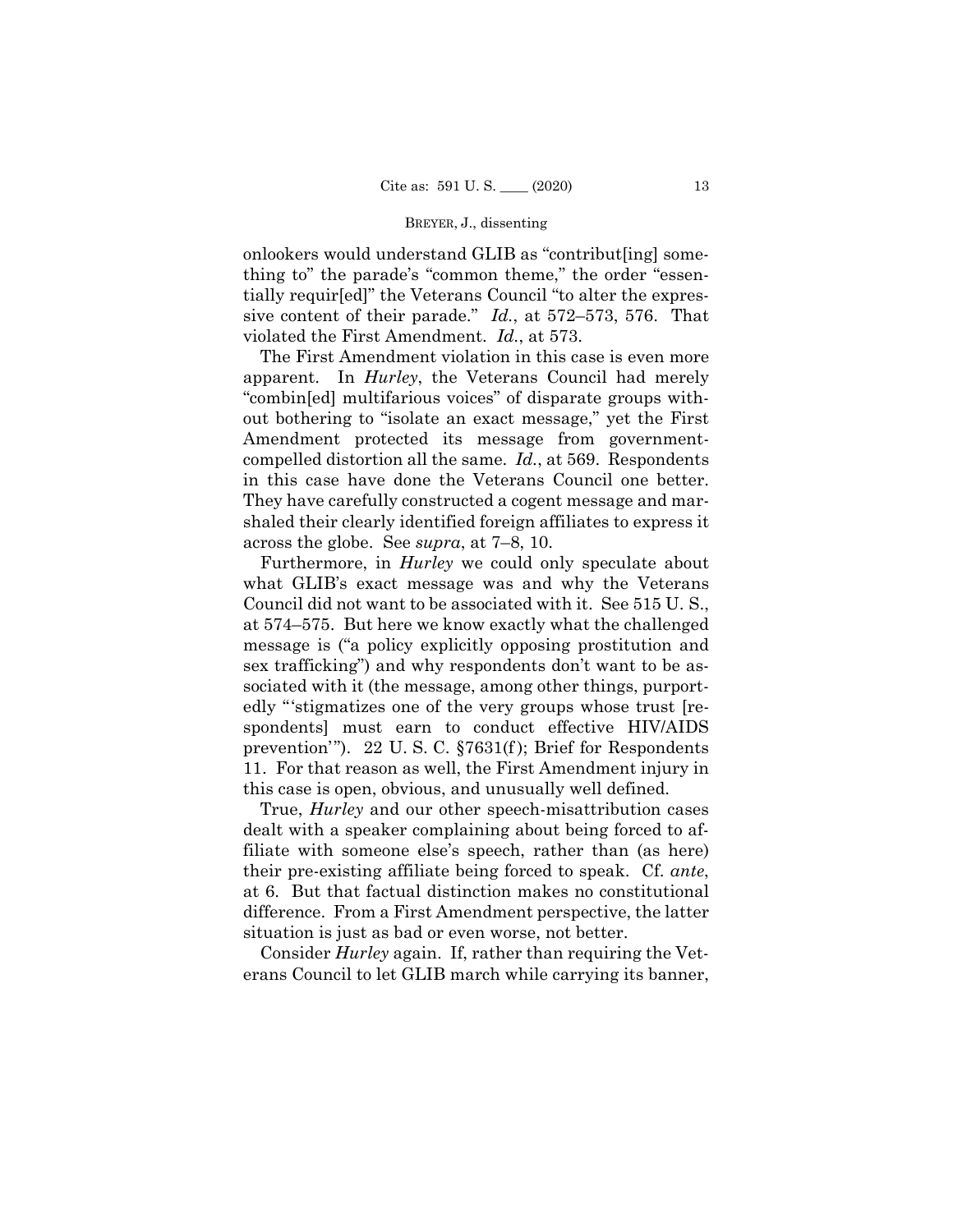the state court had ordered a previously invited marcher (or worse still, *all* previously invited marchers) to display GLIB's banner, the Veterans Council would have prevailed all the same. By compelling speech from an existing affiliate (or all of them), that order would have required, even more brazenly, that the Veterans Council "alter the expressive content of their parade" in violation of the Veterans Council's First Amendment rights. 515 U. S., at 572–573. So too if the state court had decreed that GLIB's banner must adorn a horse, oxen, or for that matter R2–D2, a robot—even though those entities lack their own First Amendment rights. Whether the transmitter of a speaker's protected message does (or does not) have its own First Amendment rights is beside the point. Cf. *Wooley*, 430 U. S., at 717 (prohibiting New Hampshire from requiring that the state motto adorn a driver's car, even though cars do not have First Amendment rights).

There is a reason why, until today, we had not confronted a case like the one just described. Cf. *ante*, at 6. Requiring someone to host another person's speech is often a perfectly legitimate thing for the Government to do. See, *e.g.*, *FAIR*, 547 U. S., at 65 (holding that the Government may require law schools to host speech from military recruiters); *Prune-Yard Shopping Center* v. *Robins*, 447 U. S. 74, 87–88 (1980) (holding that the Government may require the owner of a private shopping mall to host speech from politically minded pamphleteers). Even the court order at issue in *Hurley* was an understandable (though unconstitutional) application of a "venerable" civil rights law. See 515 U. S., at 571. But because compelling people to profess a belief they do not hold is almost always unconstitutional, see *AOSI I*, 570 U. S., at 213, the Government rarely dares try. The Government's well-founded reticence in the past is no reason to bless its boldness at present.

Bottom line: The critical question here, as in *Hurley*, is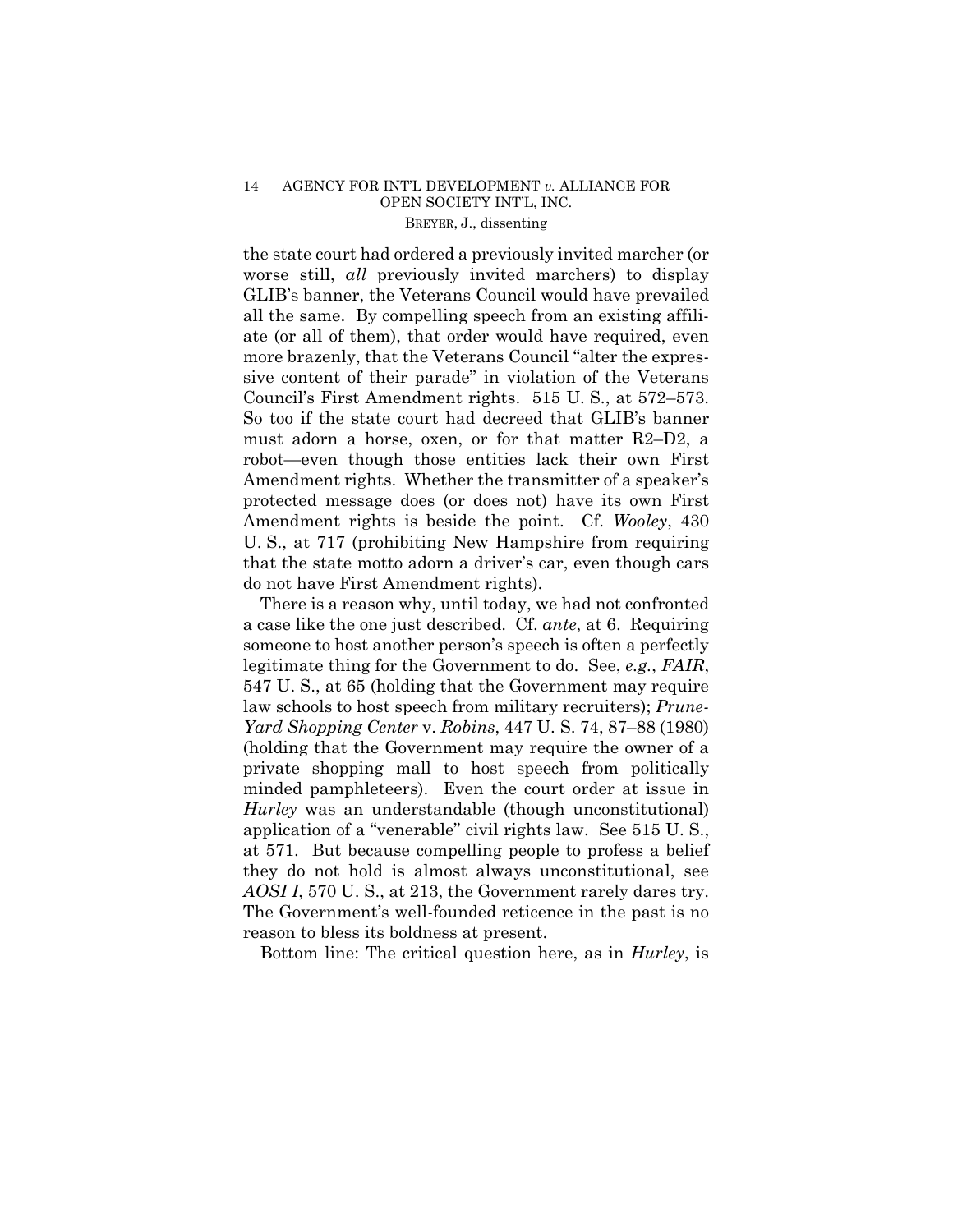simply whether the Government has demanded a profession of belief that will distort the speaker's message. *How*  the Government causes that distortion makes no constitutional difference. And as explained, enforcing the Policy Requirement against respondents' clearly identified foreign affiliates would plainly distort *respondents'* message. See *supra*, at 7–8, 10. That violates respondents' First Amendment rights.

 $\mathcal{C}$ 

So far as I am aware, we have never before held that an American speaker forfeits First Amendment protection when it speaks though foreign affiliates to reach audiences overseas. It is easy to understand why.

 attribute that speech to an American speaker: the network. U. S. \_\_\_ (2020) (*Hernández II* ). Or to *compel* CNN Mexico Many American news networks operate through clearly identified foreign affiliates when speaking abroad. Viewers That is the whole point of using *clearly identified* foreign affiliates. For example, CNN speaks to audiences in the Philippines, Brazil, Indonesia, and other countries using foreign affiliates, usually styled as CNN Philippines, CNN Brazil, CNN Indonesia, and so on. See CNN Worldwide Fact Sheet (Oct. 2019), https:// cnnpressroom.blogs.cnn.com/cnn-fact-sheet. But does that corporate structure mean that CNN—*i.e.*, the American parent organization—has no First Amendment protection against a Government effort to, say, prevent CNN Mexico from covering the fatal shooting of a Mexican child by a U. S. Border Patrol agent? Cf. *Hernández* v. *Mesa*, 589 to run a different story, perhaps one produced by Government personnel, that praises American policy at the border?

We should be highly skeptical. If the Government commandeered CNN's clearly identified foreign affiliate in these or similar ways, whether by monetary pressure or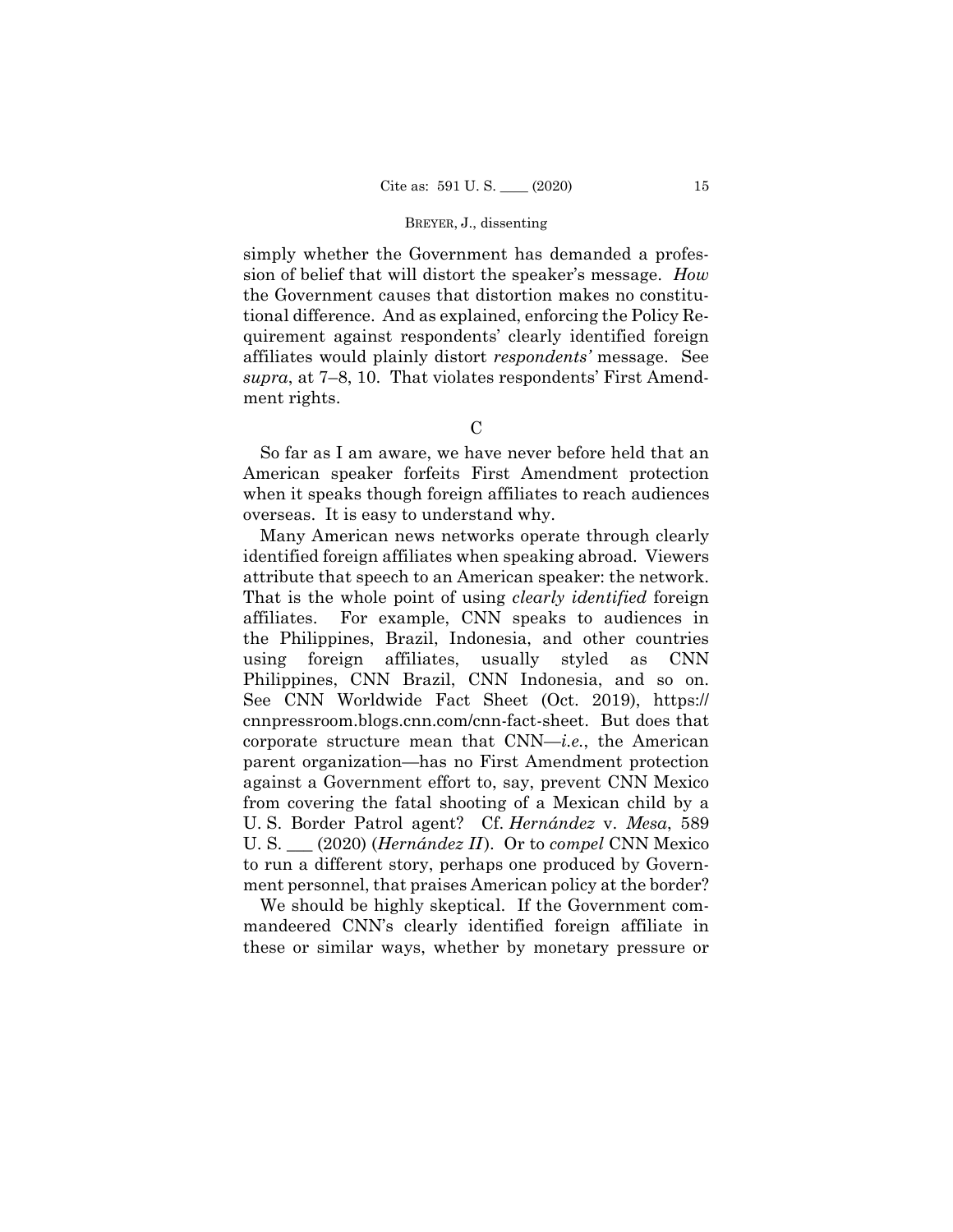some other means, CNN should have constitutional recourse. Some critical foreign policy interests might complicate the First Amendment calculus—say, a wartime need to keep future battle plans secret. But nothing like that is present here. And it is difficult to accept the notion that the First Amendment permits the Government to suppress, compel, or otherwise distort any and all American speech transmitted abroad through a clearly identified foreign affiliate.

### III

The upshot is: (1) The messages at issue here belong to American speakers; (2) clearly identified foreign affiliates are a critical means of conveying those messages overseas; and (3) enforcing the Policy Requirement against those affiliates distorts respondents' own protected speech—and thus violates respondents' own First Amendment rights.

The majority justifies its contrary result on three main grounds, two of which it says are "bedrock principles" of American law. See *ante*, at 3–6, 8. I do not find these arguments persuasive.

### A

The first "bedrock principle" on which the majority relies is the supposedly long-settled, across-the-board rule "that foreign citizens outside U. S. territory do not possess rights under the U. S. Constitution." *Ante*, at 3. That sweeping assertion is neither relevant to this case nor correct on the law.

 ways been—American. *AOSI I*, 570 U. S., at 210; see also It is not relevant because, as I have said, this case does not concern the constitutional rights of foreign organizations. This case concerns the constitutional rights of *American* organizations. Every respondent here is—and has al-Brief for Petitioners 7, 19 (acknowledging as much). No foreign entities are party to this case, and respondents have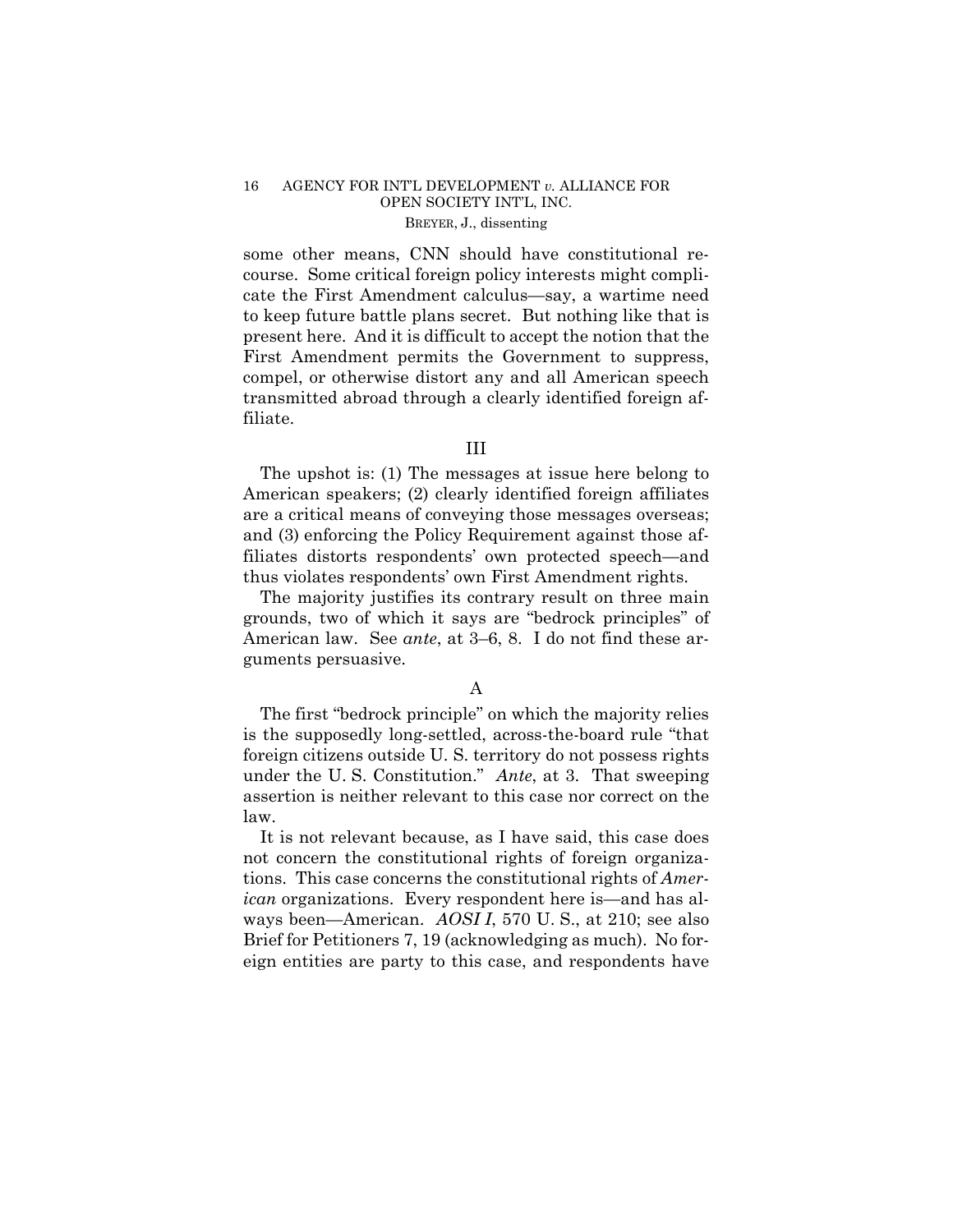never claimed that the Policy Requirement violates anyone's First Amendment rights apart from their own. Both the District Court and the Court of Appeals decided the case on that basis. The question before us is clear: whether the First Amendment protects *Americans* when they speak through clearly identified foreign affiliates to reach audiences overseas. See *supra*, at 8. Whether the foreign affiliates themselves have their own First Amendment rights is not at issue. See Brief for Respondents 36, n. 3.

Even taken on its own terms, the majority's blanket assertion about the extraterritorial reach of our Constitution does not reflect the current state of the law. The idea that foreign citizens abroad *never* have constitutional rights is not a "bedrock" legal principle. At most, one might say that they are unlikely to enjoy very often extraterritorial protection under the Constitution. Or one might say that the matter is undecided. But this Court has studiously avoided establishing an absolute rule that forecloses that protection in all circumstances.

 \_\_\_ (slip op., at 19–20). Were the majority's categorical rule In *Hernández* v. *Mesa*, 582 U. S. \_\_\_ (2017) *(per curiam)*  (*Hernández I*), for example, we specifically declined to decide the "sensitive" question whether, on the facts then before us, a Mexican citizen standing on Mexican soil had Fourth Amendment rights—precisely because the answer to that extraterritoriality question "may have consequences that are far reaching." *Id.*, at \_\_\_ (slip op., at 5). *Hernández*  later came to this Court again, and we decided the case on alternative grounds. See *Hernández II*, 589 U. S., at \_\_\_– of (non)extraterritoriality etched in stone, we could have disposed of *Hernández* the first time around in a few short sentences.

Nor do the cases that the majority cites support an absolute rule. See *ante*, at 3. The exhaustive review of our precedents that we conducted in *Boumediene* v. *Bush*, 553 U. S. 723 (2008), pointed to the opposite conclusion. In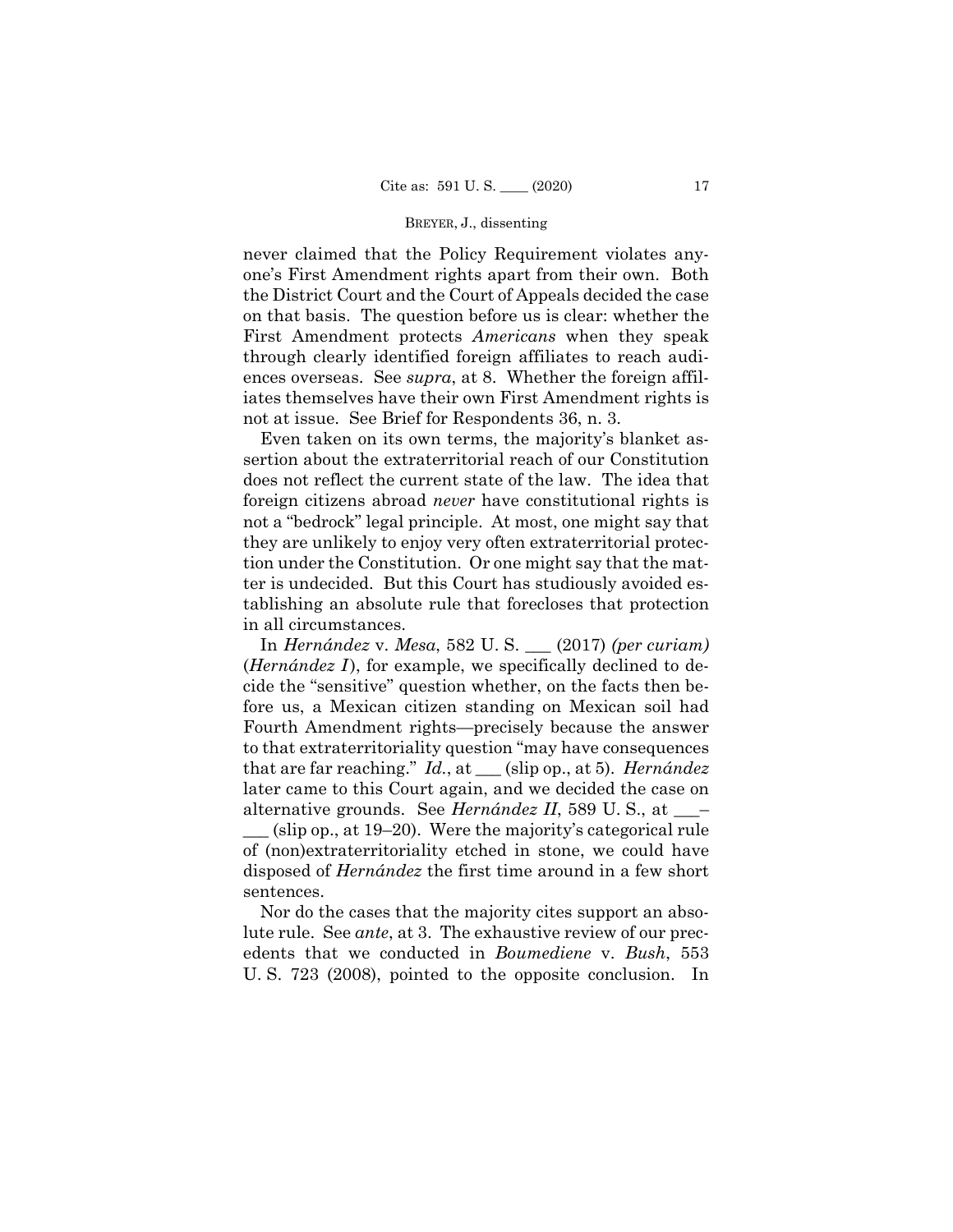*Boumediene*, we rejected the Government's argument that our decision in *Johnson* v. *Eisentrager*, 339 U. S. 763 (1950), "adopted a formalistic" test "for determining the reach" of constitutional protection to foreign citizens on foreign soil. 553 U. S., at 762. This is to say, we rejected the position that the majority propounds today. See *ante*, at 4, and n. (quoting *Eisentrager* at length). Its "constricted reading" of *Eisentrager* and our other precedents is not the law. See *Boumediene*, 553 U. S., at 764; see also, *e.g.*, Neuman, Understanding Global Due Process, 23 Geo. Immigration L. J. 365, 400 (2009) (describing our cases as rejecting any absolute view).

The law, we confirmed in *Boumediene*, is that constitutional "questions of extraterritoriality turn on objective factors and practical concerns" present in a given case, "not formalism" of the sort the majority invokes today. 553 U. S., at 764. Those considerations include the extent of *de facto* U. S. Government control (if any) over foreign territory. See *ante*, at 4. But they also include the nature of the constitutional protection sought, how feasible extending it would be in a given case, and the foreign citizen's status vis-à-vis the United States, among other pertinent circumstances that might arise. 553 U. S., at 766; see also *United States* v. *Verdugo-Urquidez*, 494 U. S. 259, 278 (1990) (Kennedy, J., concurring) (providing the decisive fifth vote for rejecting a foreign citizen's claim to constitutional protection on foreign soil outside U. S. control because "[t]he conditions and considerations of *this case* would make adherence to *the Fourth Amendment's warrant requirement* impracticable and anomalous" (emphasis added)). Our precedents reject absolutism. Indeed, even our most sweeping statements about foreign citizens' (lack of ) constitutional rights while outside U. S. Territory have come with limits. See, *e.g.*, *Landon* v. *Plasencia*, 459 U. S. 21, 32 (1982) (noting that "an alien seeking initial admission to"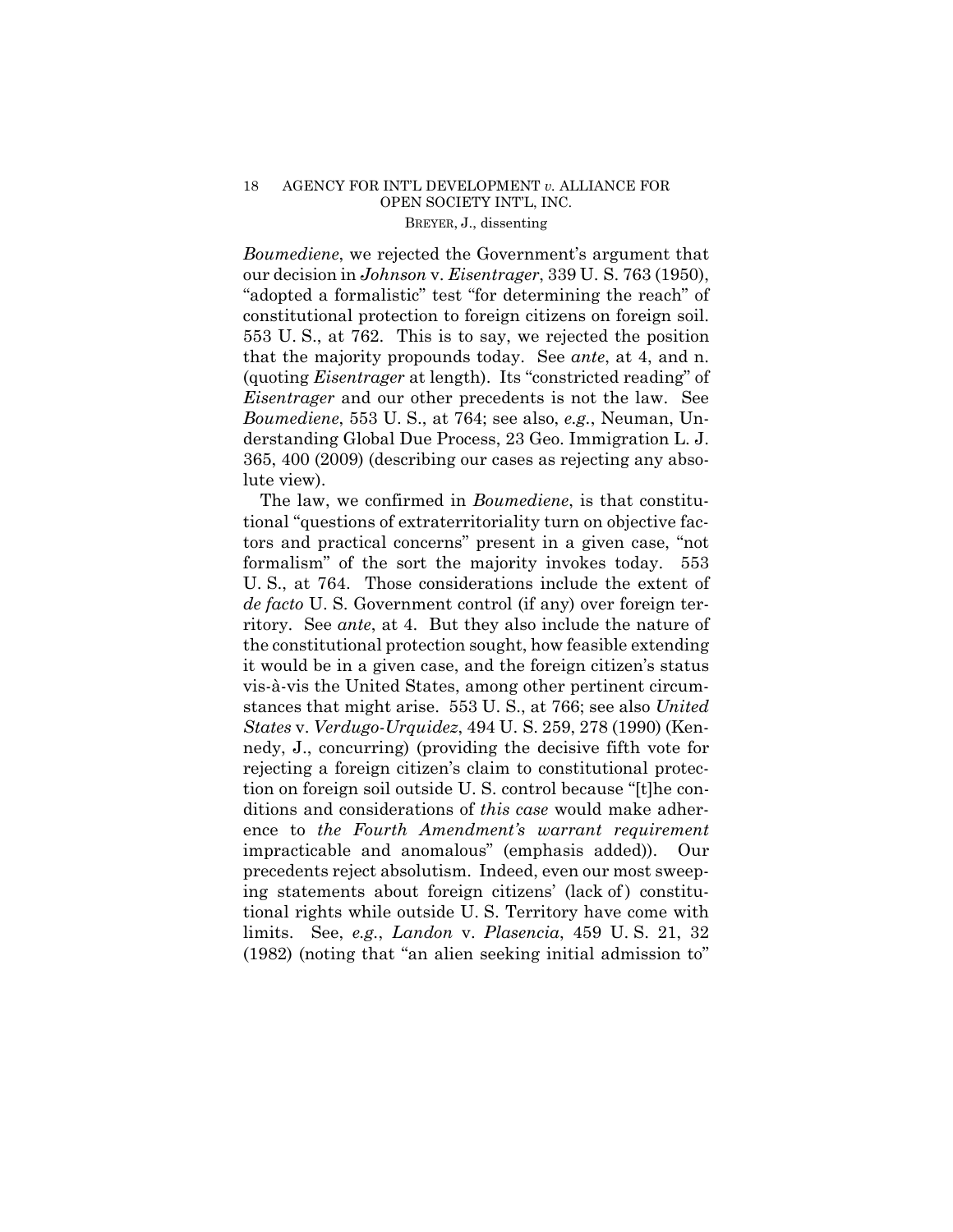this country "has no constitutional rights *regarding his application*" (emphasis added)); *Kleindienst* v. *Mandel*, 408 U. S. 753, 762 (1972) (similar).

There is wisdom in our past restraint. Situations where a foreign citizen outside U. S. Territory might fairly assert constitutional rights are not difficult to imagine. Long-term permanent residents are "foreign citizens." Does the Constitution therefore allow American officials to assault them at will while "outside U. S. territory"? Many international students attend college in the United States. Does the First Amendment permit a public university to revoke their admission based on an unpopular political stance they took on social media while home for the summer? Foreign citizens who have never set foot in the United States, for that matter, often protest when Presidents travel overseas. Does that mean Secret Service agents can, consistent with our Constitution, seriously injure peaceful protestors abroad without any justification?

We have never purported to give a single "bedrock" answer to these or myriad other extraterritoriality questions that might arise in the future. To purport to do so today, in a case where the question is not presented and where the matter is not briefed, is in my view a serious mistake.

And there is no need to set forth an absolute rule here. Respondents have conceded that their foreign affiliates lack First Amendment rights of their own while acting abroad. See *ante*, at 3. If in spite of everything else, the majority considers this point material to its decision, all that need be said is: "We accept respondents' concession and proceed on that basis." To say so much more "run[s] contrary to the fundamental principal of judicial restraint," a principle that applies with particular force to constitutional interpretation. *Washington State Grange* v. *Washington State Republican Party*, 552 U. S. 442, 450 (2008); see also, *e.g.*, *Lyng* v. *Northwest Indian Cemetery Protective Assn.*, 485 U. S. 439,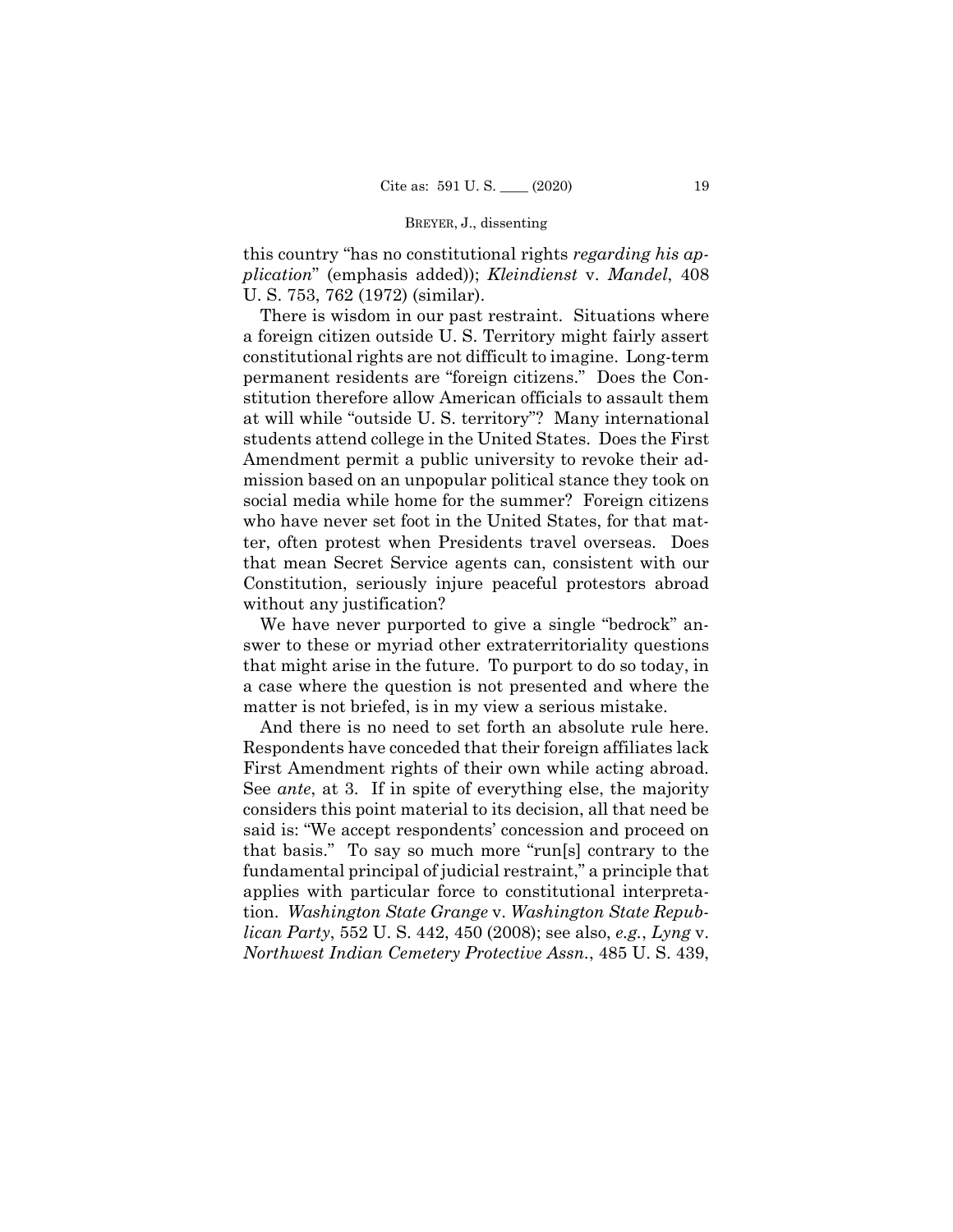445 (1988); *Three Affiliated Tribes of Fort Berthold Reservation* v. *Wold Engineering*, *P. C.*, 467 U. S. 138, 158 (1984); *United States* v. *Raines*, 362 U. S. 17, 21 (1960); *Liverpool*, *New York & Philadelphia S. S. Co.* v. *Commissioners of Emigration*, 113 U. S. 33, 39 (1885).

#### B

The majority's second supposedly "bedrock principle" is that "separately incorporated organizations are separate legal units with distinct legal rights and obligations." *Ante*, at 5. Sometimes true, sometimes not. This baseline rule gives way in many contexts, and our First Amendment precedents (including *AOSI I* ) refute any suggestion that a workaday principle of corporate law somehow resolves the constitutional issue here in dispute.

As the majority acknowledges, corporate law itself permits courts to pierce or otherwise disregard the corporate veil in a variety of circumstances. See *ante*, at 5. Those narrow exceptions, however, are not the only time the law looks past corporate formalities. For instance, we have treated "several nominally separate business entities" as "a single employer" for purposes of federal labor law. *Radio & Television Technicians* v. *Broadcast Service of Mobile*, *Inc.*, 380 U. S. 255, 256 (1965) (*per curiam*). Earlier this Term, we reaffirmed that one corporate entity may sometimes invoke the right of another, legally separate entity to compel arbitration. See *GE Energy Power Conversion France SAS*  v. *Outokumpu Stainless USA*, *LLC*, 590 U. S. \_\_\_, \_\_\_ (2020) (slip op., at 4). And these are far from the only relevant examples. See, *e.g.*, *American Needle*, *Inc.* v. *National Football League*, 560 U. S. 183, 196 (2010) (observing that, in many antitrust cases, corporate formalities are "not determinative").

More to the point, our First Amendment precedents leave no doubt that corporate formalities have little to say about the issue now before us. We have made clear again and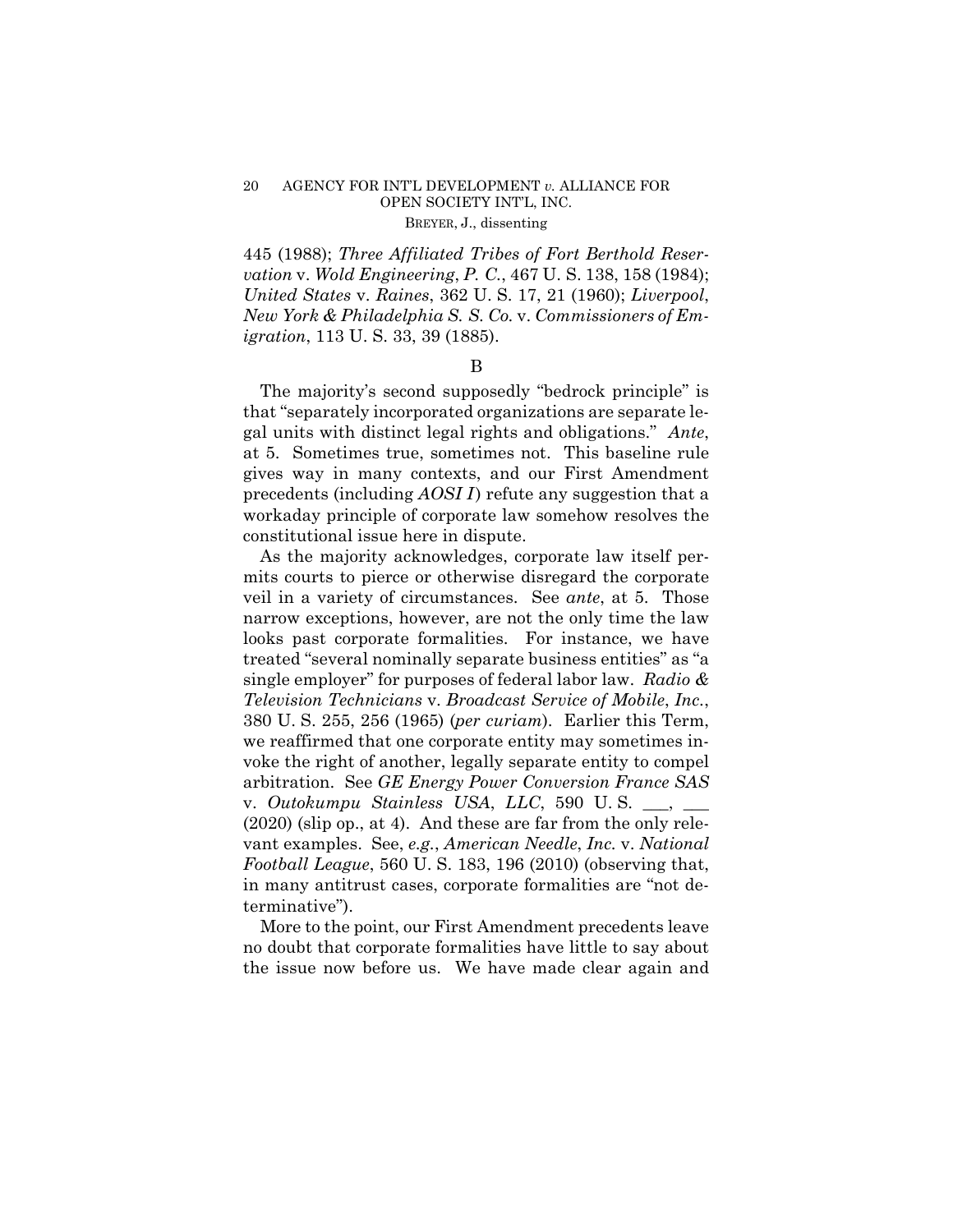again (and again) that speech may be attributed across corporate lines in the First Amendment context—including in our previous opinion in this very case. See *AOSI I*, 570 U. S., at 219 (concluding that speech uttered involuntarily by legally separate affiliates may be attributed to respondents if the affiliates are "clearly identified" with respondents); *League of Women Voters*, 468 U. S., at 400 (observing that funding conditions that restrict speech can survive constitutional scrutiny if the speaker may "make known its views on matters of public importance through" a legally separate affiliate—and if not, not); *Regan*, 461 U. S., at 544 (similar); *Rust*, 500 U. S., at 196–198 (similar); *Velazquez*, 531 U. S., at 546–547 (similar). And these precedents further establish that merely requiring speakers to work through affiliates is "not unduly burdensome" and can therefore cure, rather than create, First Amendment concerns. *Regan*, 461 U. S., at 545, n. 6. Contra, *ante*, at 8 (suggesting that such a requirement would be unconstitutional). Small wonder the majority can muster only two context-specific and statute-specific cases—one addressing the Foreign Sovereign Immunities Act, the other involving the Racketeer Influence and Corrupt Organizations Act as affirmative support for its conclusion that corporate formalities somehow control the First Amendment question before us. See *ante*, at 5 (citing *Dole Food Co.* v. *Patrickson*, 538 U. S. 468 (2003), and *Cedric Kushner Promotions*, *Ltd.*  v. *King*, 533 U. S. 158 (2001)).

The majority also attempts to distinguish the facts before us now from the facts that were before us last time. It asserts that, in contrast to the affiliations we addressed in *AOSI I*, respondents' "current affiliations with foreign organizations are their own choice." *Ante*, at 8. There are two problems with this. First, the description is not accurate. Foreign governments—and increasingly, the U. S. Government—often require respondents to work through foreign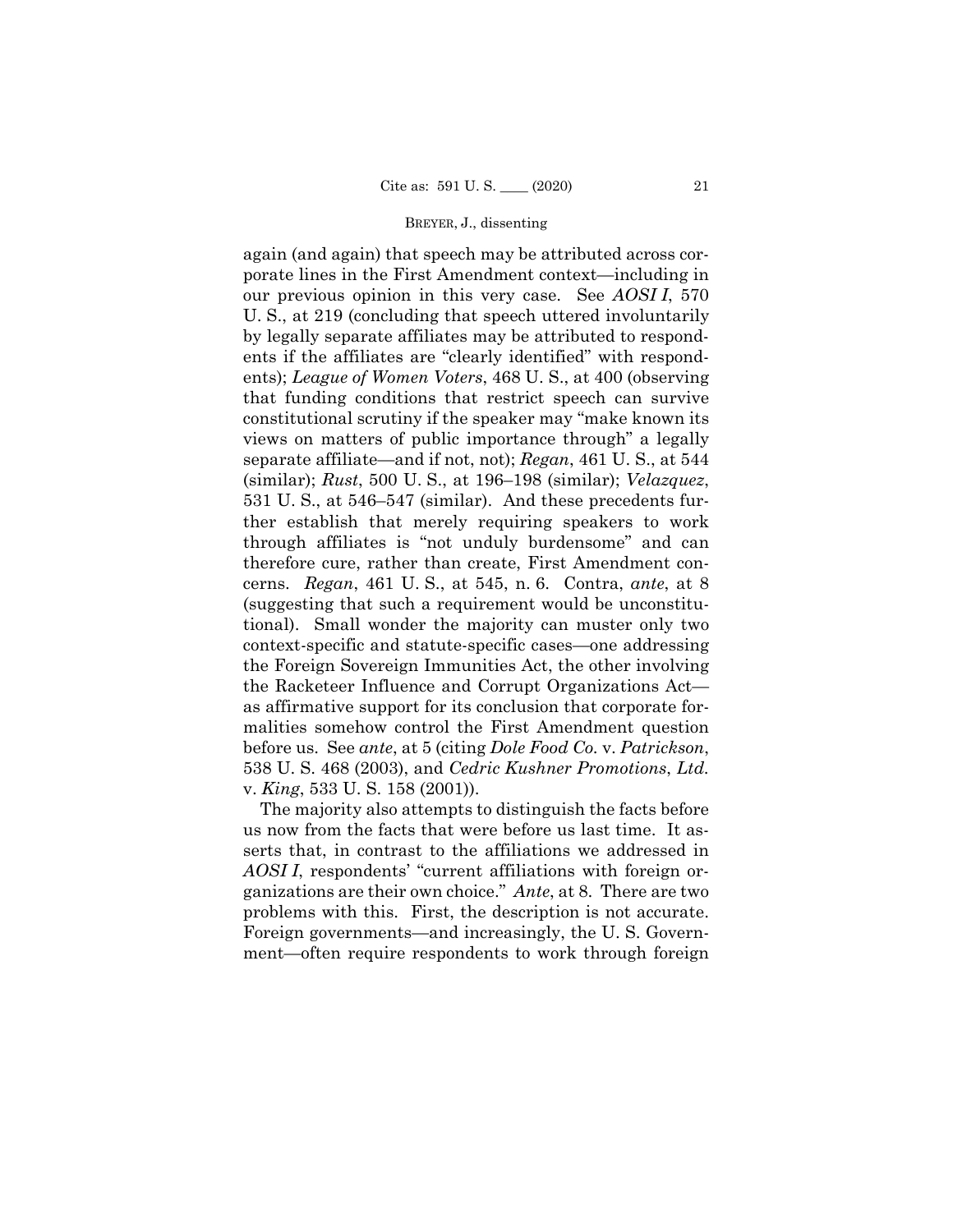affiliates. See, *e.g.*, App. 368, 373–375. Second, even if respondents' associations with foreign affiliates *were* voluntary, it would not solve the First Amendment problem.

In *Wooley*, for example, it was the drivers' choice to own a car, but that did not mean they could be compelled to convey the Government's message on their car's license plate. See 430 U. S., at 717. And in *Hurley*, as explained, the Government would have violated the parade organizers' First Amendment rights just the same if it had compelled speech from a previously invited marcher, whether human, animal, or droid. See *supra*, at 13–14. Can the majority really mean to suggest otherwise, simply because the parade organizers' decision to invite the marcher in the first place was "their own choice"?

C

The majority also makes two practical arguments, but neither justifies the First Amendment costs of its decision.

The majority first says that a ruling in respondents' favor would disrupt American foreign policy by requiring the Government to fund "organizations that may not align with U. S. values." *Ante*, at 6. We dismissed this same concern in *AOSI I*. The Policy Requirement, we explained, does not merely help the Government "enlist the assistance of those with whom it already agrees." *AOSI I*, 570 U. S., at 218. It pressures funding recipients "*to adopt* a particular belief." *Ibid.* (emphasis added). All that is at stake here, in other words, is whether the Government may leverage the power of the purse to win converts to its cause. That bare desire to regulate protected speech is far from any foreign policy interest that could conceivably overcome a speaker's First Amendment right to convey its message free from government-compelled distortion. Cf. *New York Times Co.*  v. *United States*, 403 U. S. 713 (1971) (*per curiam*).

The majority also fears that determining whether Government action creates a risk of speech misattribution (and